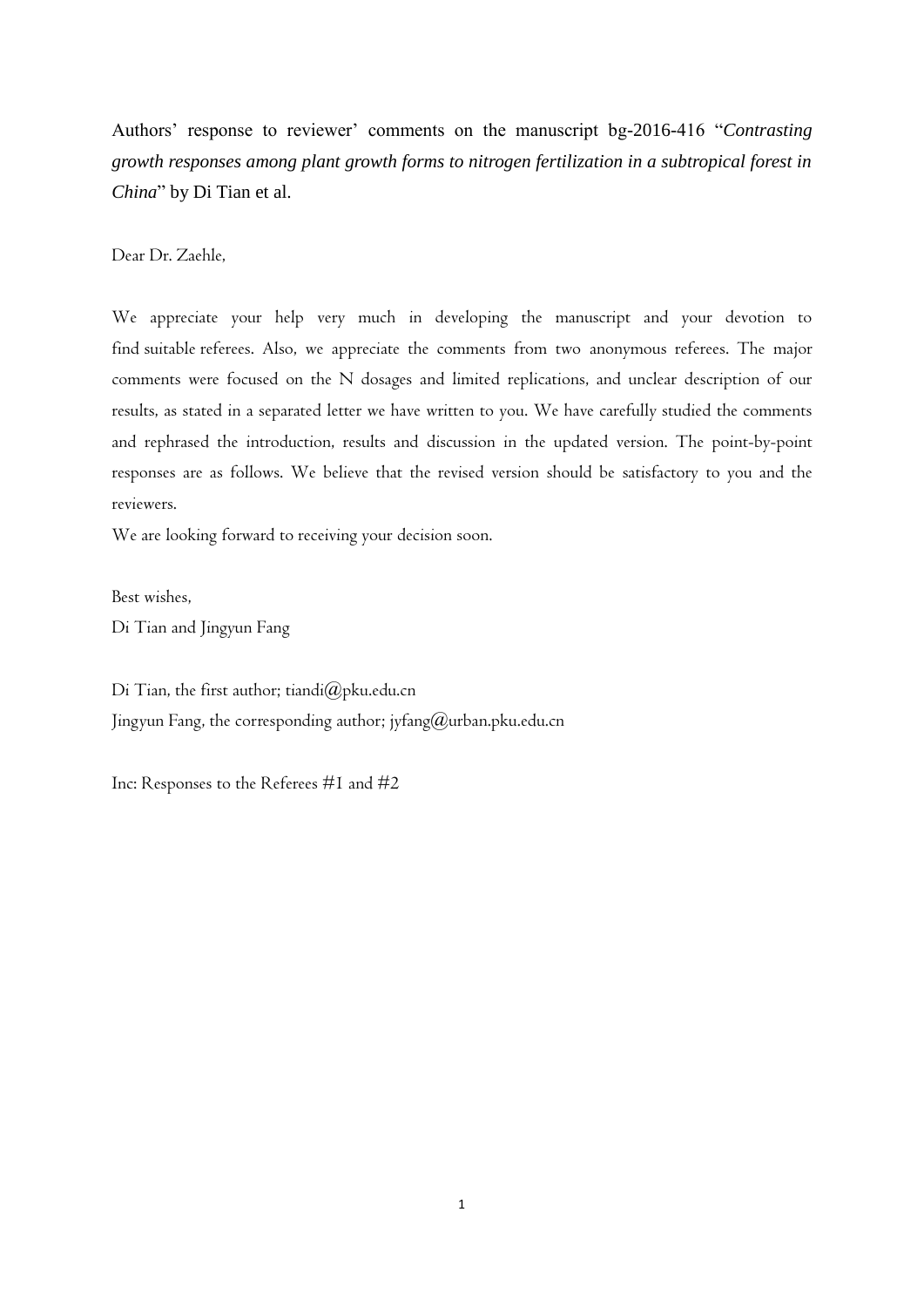#### **To Anonymous Referee #1:**

**[Major Comments]**: This paper describes the results of a 3 year (authors say 4 in the abstract) forest N fertilization study conducted in China. The study focuses on growth of trees, saplings, shrubs and understory growth and mortality. The authors main conclusion is that N fertilization affects the various plant growth forms in different ways, with the smaller plants being most affected. Overall, this paper adds to the growing knowledge regarding N impacts on forest ecosystems, but suffers from many of the limitations that other fertilizer studies have to deal with 1) environmental relevance of the dosage amount and form, 2) short (3 year) period for assessment and 3) no data to support the mechanisms of the observed impact. Further, the study has low replication (3 20 x 20 m plots) per treatment. My suggestion is that in the revised paper - these limitations should be fully addressed and evaluated with respect to the implications for the overall conclusions made by the authors.

**[Reply]** Many thanks for the helpful and insightful comments regarding our manuscript. We appreciated that the reviewer recognized the unique value of our paper which may add to the growing knowledge regarding N impacts on forest ecosystems, especially in large areas of subtropical forests which are potentially making increasing contribution to carbon storage in China. The reviewer points out two limitations in this study. Firstly, the duration of the fertilization experiment was not accurately described. Data collected from March 2011 to July 2014 (and plants experienced 4 continuous growth seasons) were used in our study, so we briefly described the time scale of N fertilization to be 4 years in abstract. We accept the reviewer's suggestion and rephrased the duration of N fertilization to be 3.4 years in the manuscript.

Secondly, the reviewer pointed out that there were only three replications in each treatment. In fact, that the number of replications in our experiment was only three blocks was because of the actual distribution and topography of the subtropical forests. In eastern China, the distributions of subtropical forest stands are quite topographically fragmented, while relative flat stands are required to avoid N losses and minimize spatial heterogeneity among experimental treatments. Hence, after taking all the environmental conditions into consideration and comparing several evergreen broadleaved forests in subtropical regions, we determined to conduct N fertilization experiment in this forest located in the natural conservation zone of Guniujiang in Anhui Province, eastern China, because both the plant community and the landscape are good representatives of typical subtropical evergreen broadleaved forests. Actually, many of N addition experiments across different sites at boreal,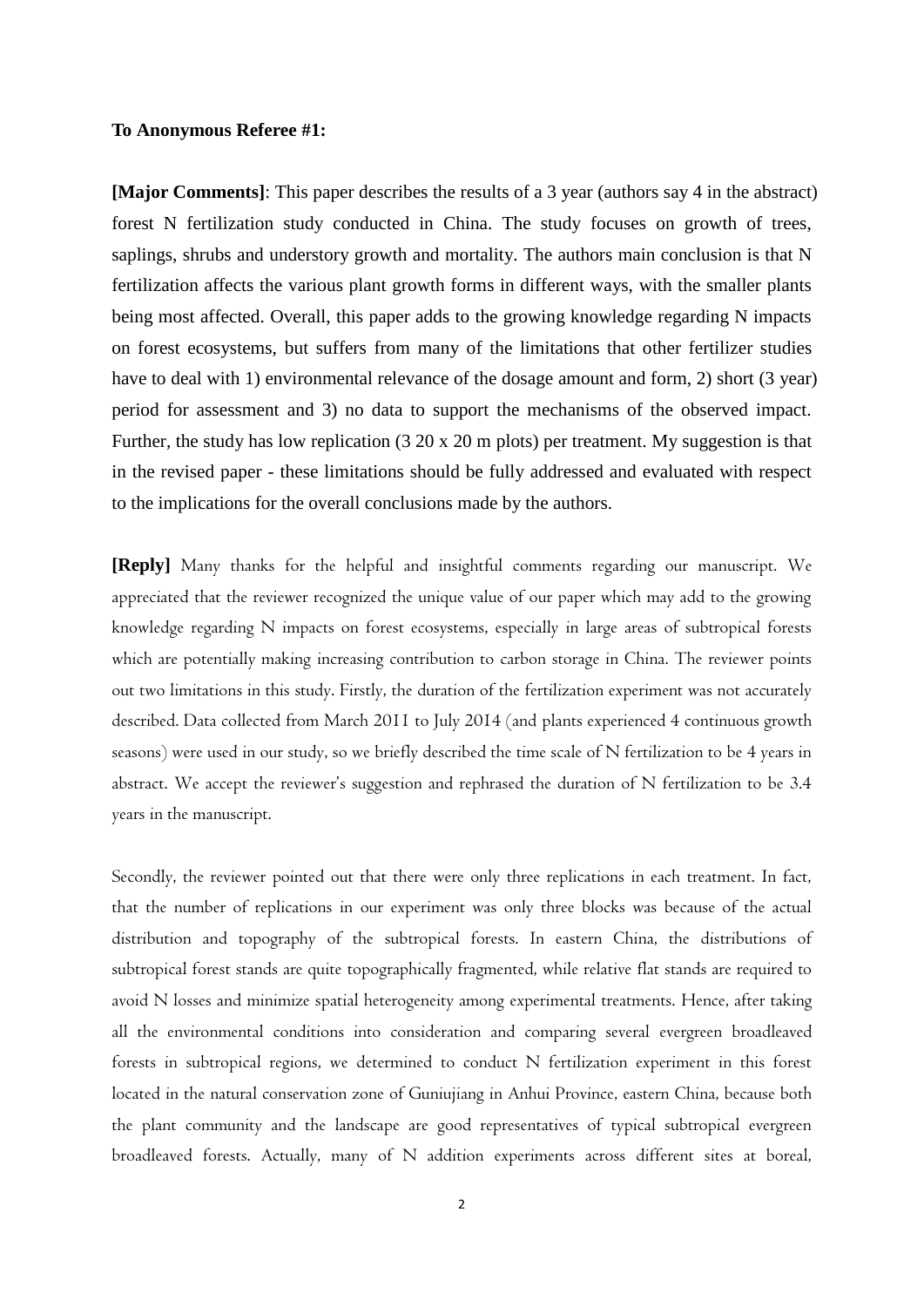temperate, tropical and subtropical forests have had similar number of replications (Rainey et al., 1999; Magill et al., 2004; Lu et al., 2010). For example, a similar experiment in a subtropical forest at Mt. Dinghushan in south China has a smaller plot size of 20 m ×10 m and 3 replications (Lu et al., 2010). In the Harvard Forest where long-term N fertilization experiments have been conducted for more than 30 years, three replications of three N treatments (control:  $0 \text{ kg N}$  ha<sup>-1</sup> yr<sup>-1</sup>, low N: 50 kg N ha<sup>-1</sup> yr<sup>-1</sup>, high N: 100 kg N ha<sup>-1</sup> yr<sup>-1</sup>) were settled. That is to say, our experimental treatments (e.g., design of N dosages and replications) are consistent or comparable with those in other regions of forests, which provided a good opportunity to compare results among sites and forest ecosystems globally. Moreover, the experiment introduced in our paper here is an important part of the Network of Nutrient Enrichment Experiments in China's Forest including 8 forests along latitude gradients in eastern China. We have conducted N fertilization experiment to stimulate N deposition simultaneously in 8 forests since 2011.

#### **[Specific comments]**

**[Comments]** 1. Environmental relevance - The application rates of 50 and 100 kg/N/ha are very high and I suspect are found in a few locations in China, but not likely widespread. My experience is that such high dosages almost always produce some effect but 1 year of 50 kg/N/ha is not the same as 5 years at 10 kg/N/ha. The authors should read a very good paper by Lovett and Goodale (2011) Ecosystems - that discusses this issue. Further, if my math is correct the authors are applying 100 kg N in 12 dosages per year, each time in 15 L of water. This makes 8kg N per time - dissolved in 15L, which is about 440g/L. Given the reportedly greater impacts of the treatments on the ground species, I am wondering about the direct effects of this spray? This should be discussed/evaluated.

**[Reply]** We agree with the reviewer's point that application rates of 50 and 100 kg/N/ha are high and found in a few locations in China. However, with the rapid growth of global population, Nr creation by human beings has increased approximately three times during 1850-2010 (Galloway et al., 2014), of which large amount of reactive N emission lead to serious atmospheric N deposition, especially in eastern North America, Europe, China, India and Brazil (BassiriRad, 2015). In large parts of the non-urban areas across China, the rates of wet N deposition have exceeded 15 kg N ha<sup>-1</sup> yr<sup>-1</sup> from 1995 to 2007 (Du et al., 2014). Taking the increasing rates of N deposition in eastern China into consideration, we set the dosages of N fertilization to simulate the potential effects of high N deposition. Moreover, the design of N50 and N100 were kept in accordance with previous studies conducted in boreal forests, temperate forests across Europe and America, tropical forests and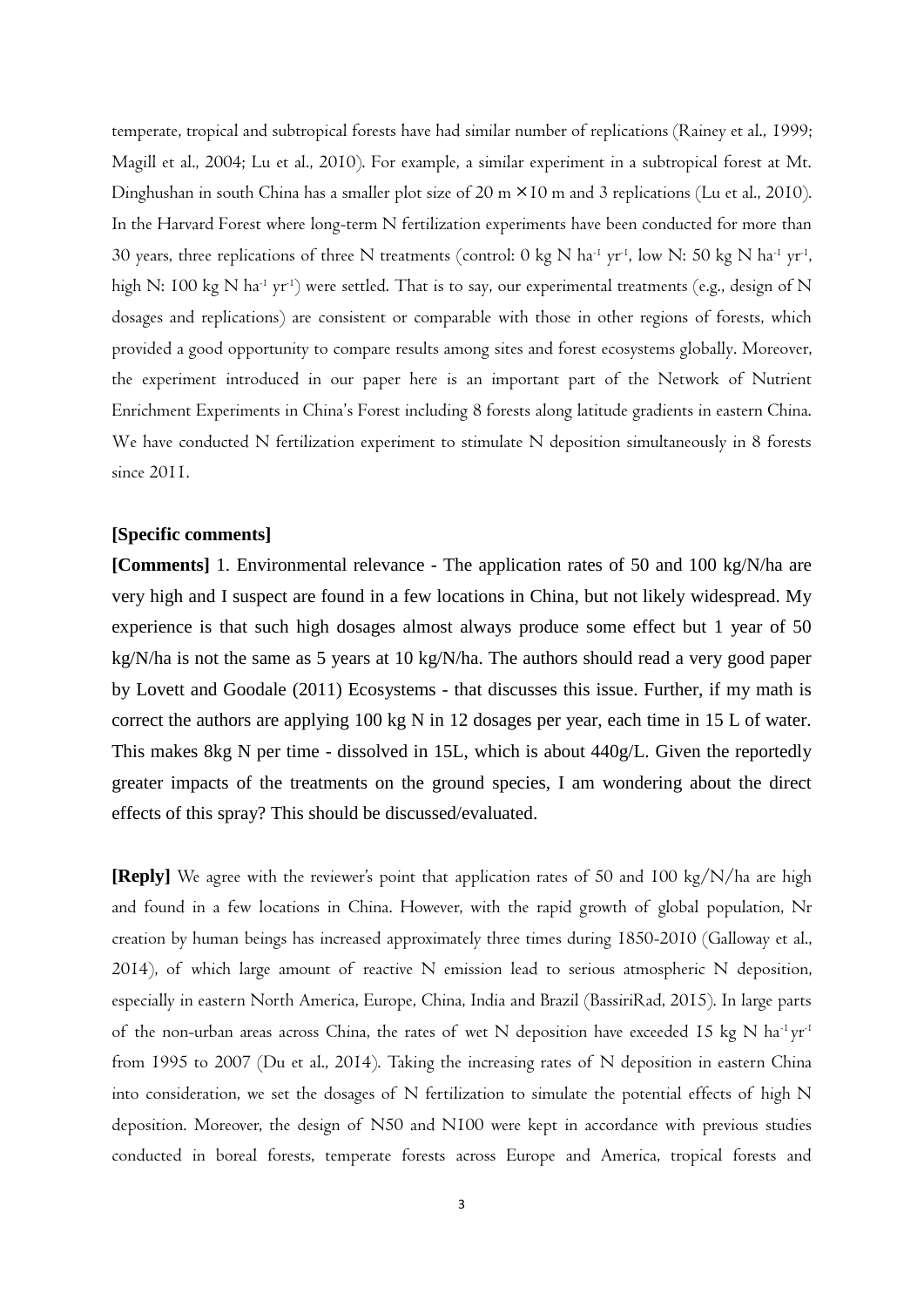subtropical forests (e.g., Rainey et al., 1999; Högberg et al., 2006; Lu et al., 2010; Alvarez-Clare et al., 2013). The consistency of N fertilization provided a good opportunity to compare results among sites.

Regarding the concentration of dosages, total NH4NO<sup>3</sup> was divided into 12 dosages and applied to the forest in each month [at](javascript:void(0);) [regular](javascript:void(0);) [intervals](javascript:void(0);) during a year. According the design of N treatments (N50: 50 kg N ha<sup>-1</sup> yr<sup>-1</sup> and N100: 100 kg N ha<sup>-1</sup> yr<sup>-1</sup>) and the size of plots (20 m×20 m), NH4NO<sub>3</sub> in dosages of 0.48 kg plot<sup>-1</sup> month<sup>-1</sup> and 0.95 kg plot<sup>-1</sup> month<sup>-1</sup> were dissolved in 15 L of fresh water, respectively, and then sprayed uniformly in N50 and N100 plots using a back-hatch sprayer. The unfertilized plots were similarly treated with 15 L of fresh water without NH<sub>4</sub>NO<sub>3</sub>. Therefore, the 0.48 kg and 0.95 kg NH4NO3 dissolved in 15 L of fresh water, respectively, represent N concentration of 11.1 g/L and 22.2 g/L in N50 and N100 plots, much lower than high concentration of 440 g/L as the reviewer calculated. For detailed calculation in a case of N100 plots, please see the following:

N concentration (g N L<sup>-1</sup> plot<sup>-1</sup> month<sup>-1</sup>) for N100 plots (100 kg N ha<sup>-1</sup> yr<sup>-1</sup>)

 $=$  285.71 kg NH4NO3 ha<sup>-1</sup> yr<sup>-1</sup> (please note: 1 kg N = 2.8571 kg NH4NO3)

 $= 0.95$  kg NH<sub>4</sub>NO<sub>3</sub> plot<sup>-1</sup> month<sup>-1</sup>

 $= 0.33$  kg N plot<sup>-1</sup> month<sup>-1</sup>

Therefore, the N concentration for each plot:

 $= 0.33$  kg N /15L

 $=$  22.2 g N L<sup>-1</sup> (please note: the amount of 0.33 kg N was dissolved into 15 L of fresh water for each plot and each month)

Therefore, to avoid misunderstanding, we described more details about the dosage of N fertilization to make it clear in the revised manuscript (Lines: 127-130).

**[Comments]** 2. This is a short study (3.4 years - should be consistent throughout which it isn't at present) with relatively low replication. In both instances real changes may be occurring but statistically they are not different among treatments. Throughout the paper the authors refer to differences among treatments - when in fact they are not significant (e.g. Figure 3). Over time or with more replication it could be true - just as equally it may still be noise in the system. The authors are guilty of talking about differences when in fact they statistically the same.

**[Reply**] We appreciate the reviewer's remind about the statistical result of the data. We described the limitation of the relatively short-term study (3.4 years) and the low replication  $(n=3)$  in our experiment in "Materials and methods" of our revised manuscript. Regarding the replications settled in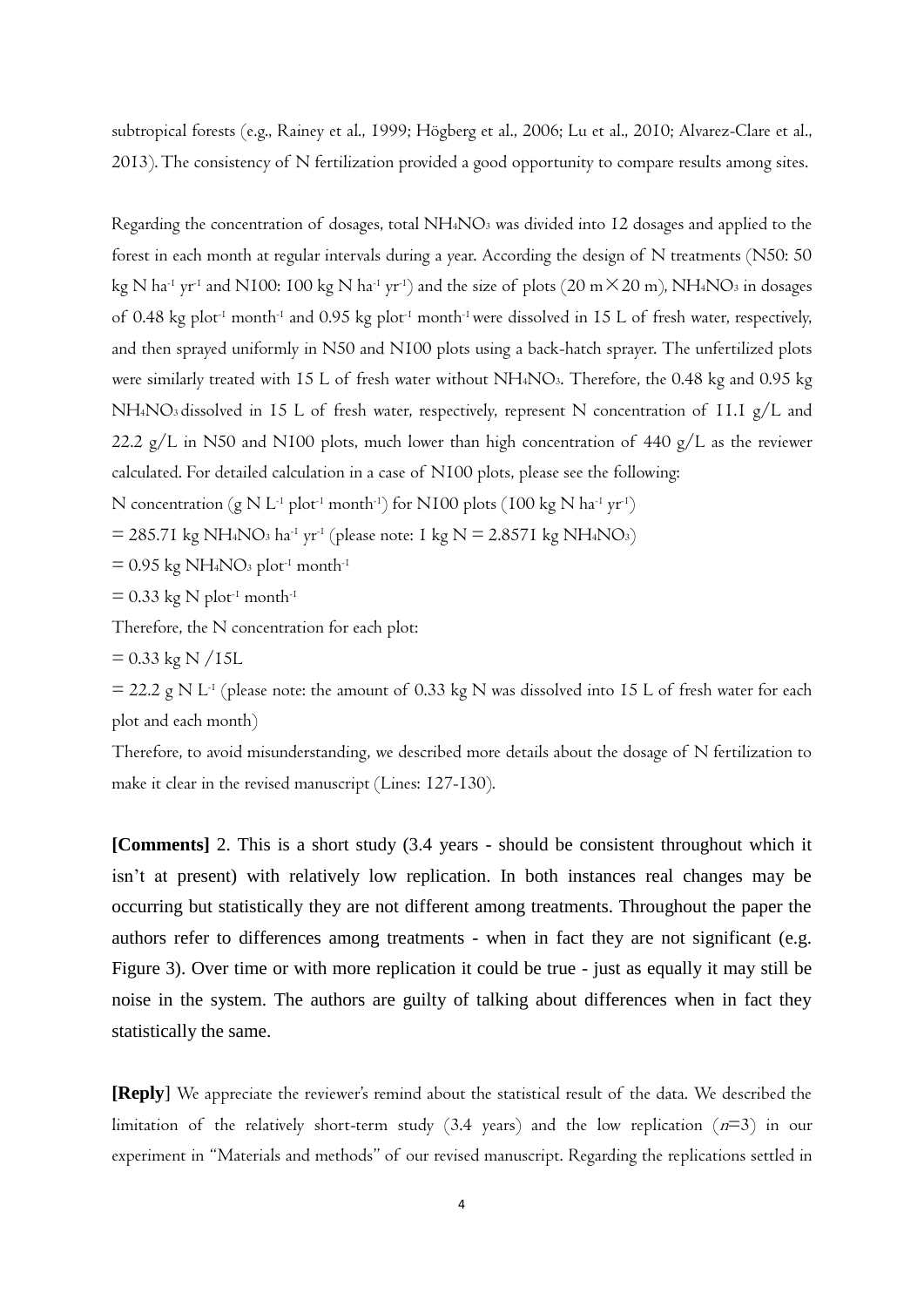our experiment, the plots were limited by the actual area of the subtropical forests. As we reported above, the distributions of subtropical forests are quite fragmented, while relative flat forests are needed to avoid N losses and minimize spatial heterogeneity among plots. Hence, after comparing several forests in subtropical regions, we conducted N fertilization experiment here because both the plant community and the landscape are very good representatives of typical subtropical evergreen forests. Moreover, a similar experiment in another subtropical forest at Mt. Dinghushan in China has plot size of 20 m ×10 m and replications of 3. Overall, the consistency in the design of N dosages and replications across boreal, temperate, tropical and subtropical forests including ours provided a good opportunity to compare results among sites and forest ecosystems globally. In addition, we carefully checked our description of the results, especially those regarding statistical analysis, and avoided misleading words in the revised manuscript. Please see the detailed revisions of results in Lines 203-220 at Pages 7-8.

[Comments] 3. The main argument for the difference in response among growth forms is shading. There is no evidence for this presented in the manuscript (not measured). Equally, there is no evidence for statistical differences in N content among treatments (supplementary info). Thus while the authors present a mechanistic reason behind the differences there is no real statistical evidence to support these claims. Changes in canopy cover were not assessed and N or P (nothing else shown) are not significant among treatments. Soil pH is lower, but Al or Mn are not measured. I found the discussion section (4.3) very misleading for example - "total N content of soil was enhanced by N fertilization and P concentration in plant leaves and in fine roots showed that N concentration increased" - not only is this a poor sentence, it is factually incorrect -N content did not increase in the 50 Kg N treatment nor did N content significantly increase (Figures are actually labeled incorrectly). Similarly there is no evidence of P being lowered by the treatment (soil or plant). Why was nitrate or ammonium not measured?

[Reply] Many thanks for these comments. We checked and corrected the wrong labels in the figure. In the Discussion section, we made a substantial revision to discuss potential mechanisms underlying the different responses of different growth forms to N fertilization. First of all, to provide an evidence of shading or light availability, we added the data of canopy cover measured by a digital camera with a fisheye lens [lines: 180-182 at Page 6-7]. We used this results in the discussion as following "Further, our results of forest canopy cover estimated by photographic fisheye showed no significant differences between unfertilized (0.77±0.01) and N fertilized plots (0.76±0.04 and 0.72±0.01 in N50 and N100 plots, respectively), which was consistent with the findings of Lu et al. (2010). Although the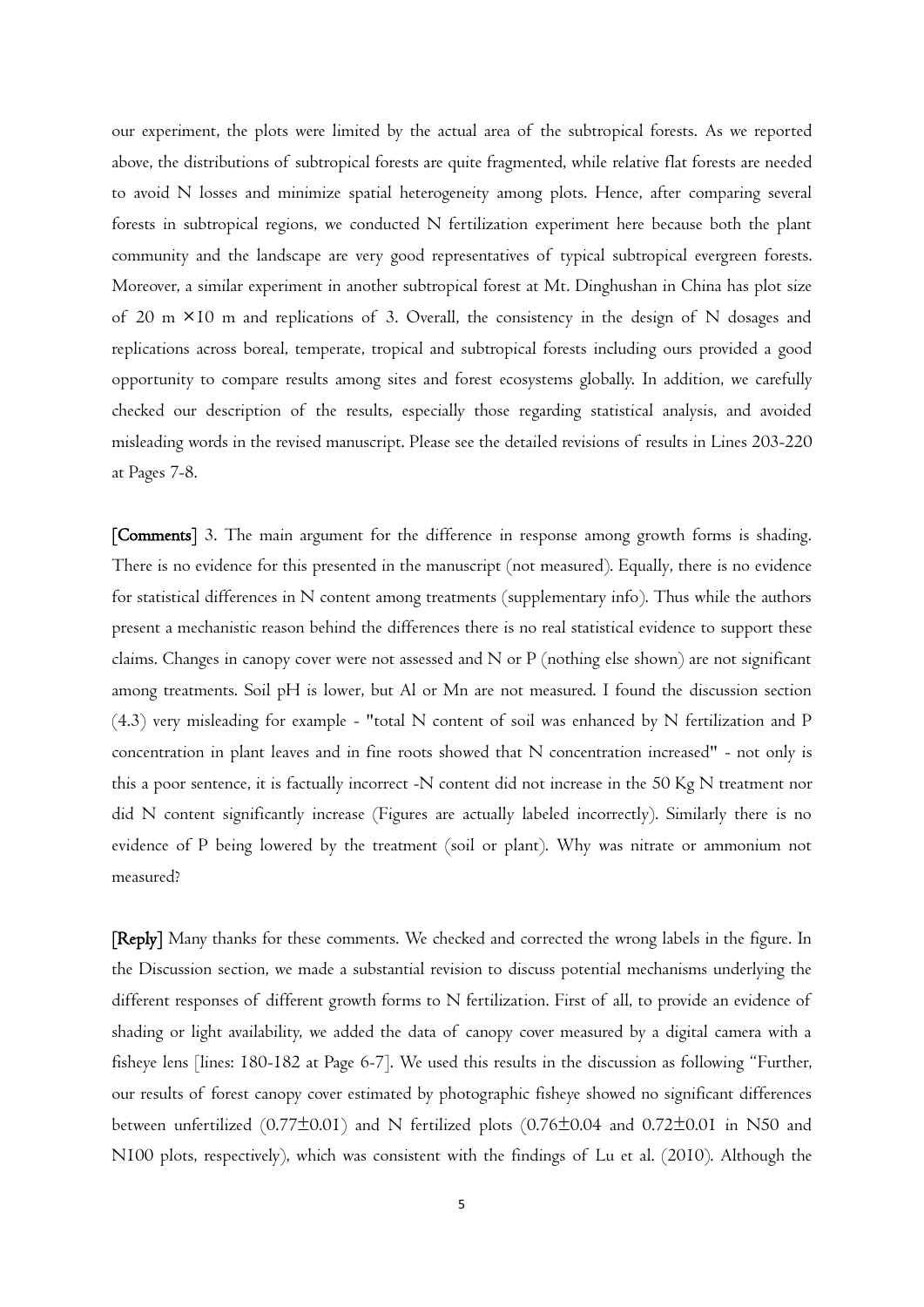understory light irradiance fluctuated largely during a day and was very hard to detect precisely, our measurements of forest canopy cover provided a rough evaluation for light availability" [Lines: 307-309 at Page 10]. Secondly, we deleted the misleading sentences in section 4.3 and focused on the negative effects of potential N saturation on the growth of understory plants [lines: 315-331 at Page 10-11]. Actually, we have measured the changes of nitrate or ammonium of 0-10 cm soil in N fertilized plots (please see the Figure S1). Because the concentrations of nitrate or ammonium were more easily influenced by temperature, moisture (precipitation) and showed seasonal pattern, we did not bring these data into analysis to support our results. Instead, we adopted the soil total N content because not only the general pattern of the responses of soil total N content to N fertilization was similar to soil mineral content, but also was rather stable.



Figure SI. Soil (0-10 cm) mineral nitrogen content (the sum of NH<sub>4</sub> and NO<sub>3</sub>-N, mg/kg). (a) Seasonal variation of soil mineral nitrogen content (mean  $\pm$  se) in unfertilized plots from May 2011 to May 2013, and (b) effects of nitrogen fertilization on soil mineral nitrogen content. Different labels in (b) indicate significant differences among three N treatments in the same month ( $p$ <0.05).

**[Comments]** 4. The P fertilizer study added at the end reads just like an add on and does not help the paper and it should be deleted. Similarly the text on lines 243-249 could be deleted.

**[Reply]** Thanks. We added results from the P fertilizer study in the manuscript to provide data for the P limitation hypothesis in the subtropical forest. In the revised manuscript, we followed the reviewer's suggestion and deleted the initial Fig. 6 and the text on lines 243-249.

In addition, we mentioned the positive responses of plants to P fertilization in tropical and subtropical forests and included data from this P fertilizer study as a supplementary support [lines: 261-272]: As a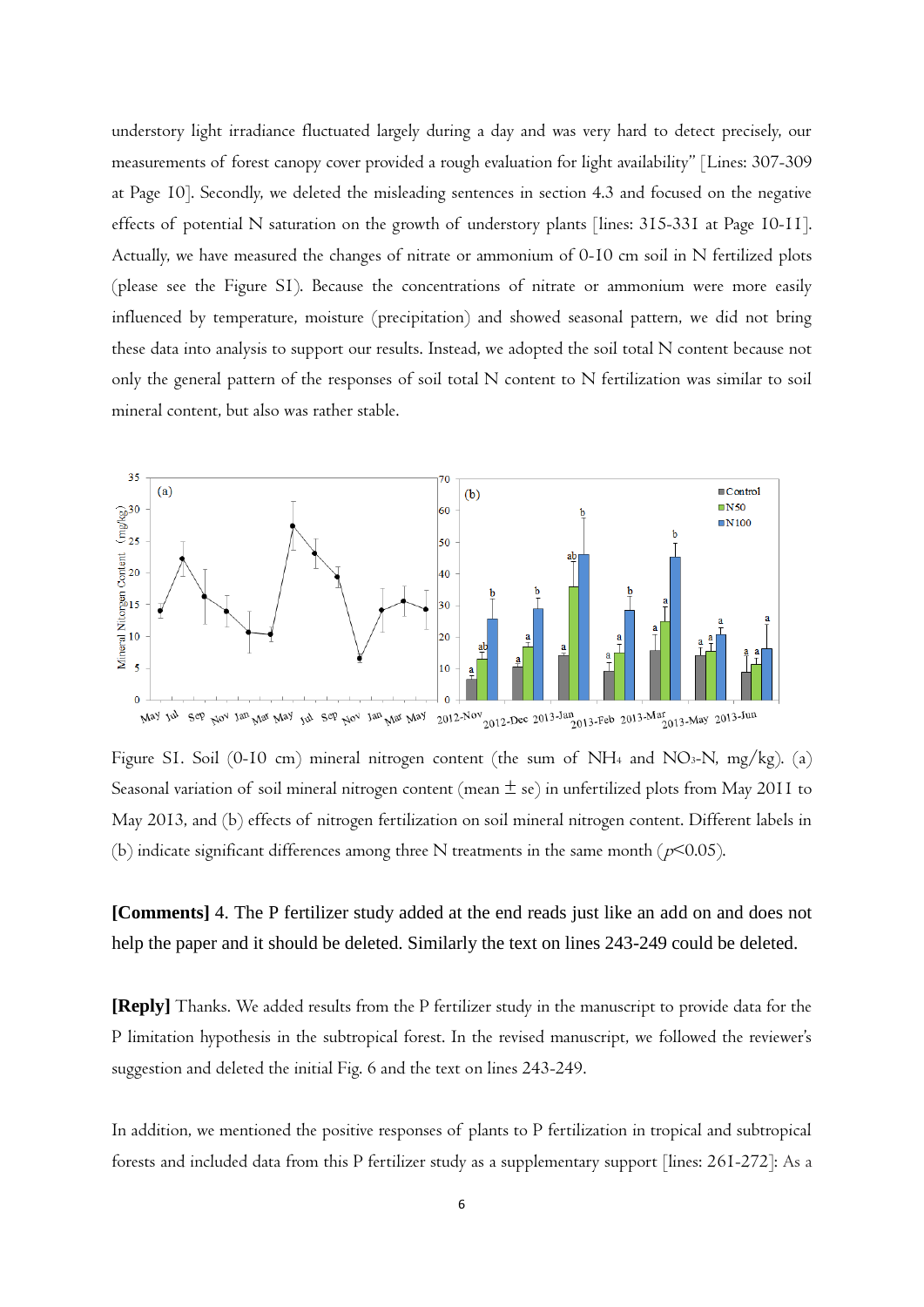supplement, we used a P fertilization experiment conducted in another subtropical forest with similar community structure nearby our experiment site to check if P limits plant growth. We applied 50 kg ha<sup>-1</sup> yr<sup>-1</sup> P (P<sub>2</sub>O<sub>5</sub>) to the forest and measured the growth of the dominant tree species (C. sclerophylla) following the same steps presented in the 'Materials and methods' section in this paper. After two years' P fertilization, we found that the annual absolute basal area increments and relative basal area in P fertilized plots were 56.0% and 101.5% higher, respectively, than in unfertilized plots ( $p=0.02$  and  $p=0.03$ , respectively, unpublished data). Our results from N fertilization and the supplementary P fertilization experiments indicate that plant growth in subtropical forest ecosystems might be highly limited by P, which is in great need for further verification in the next studies. Similarly, limitation of other nutrients, such as K (potassium) which was highlighted in tropical forests, and their combination as well as heterogeneous nutrient limitation of specific species and plant growth forms may warrant further consideration in subtropical forests (Wright et al. 2011; Santiago et al. 2012; Alvarez-Clare et al. 2013).

**[Comments]** 5. The data shown in Figure 2 - basal area changes over time by size class are self-evident and this could be deleted. I am much more interested in how size class distribution compared among the study plots at the beginning of the study period. With such low replication (40 trees per plot  $= 120$  trees per treatment, which then get broken down into smaller units - some of these comparisons may be being made on a very few trees). As addressing these comments should alter the paper substantially I will not comment on editorial issues.

**[Reply]** Many thanks for reviewer's suggestions. We deleted Figure 2 - basal area changes over time by size class in the revised manuscript as suggested.

#### **To Anonymous Referee #2:**

[**Major comments**]: My opinion is that the text in large parts of the paper needs to be rephrased. The results needs to be much more carefully described and the authors should make an effort in making it more clear what differences that are statistically supported and what are not. Several of the main results discussed (e.g. that N addition stimulated growth of large trees and suppressed growth by small ones) is not supported by data. I agree that it is likely that the suppression of understory vegetation stems from increased light competition with a denser overstory, and that this was caused by N addition, But this is NOT reflected by any of the data collected by the authors. Perhaps, N addition increased leaf area or canopy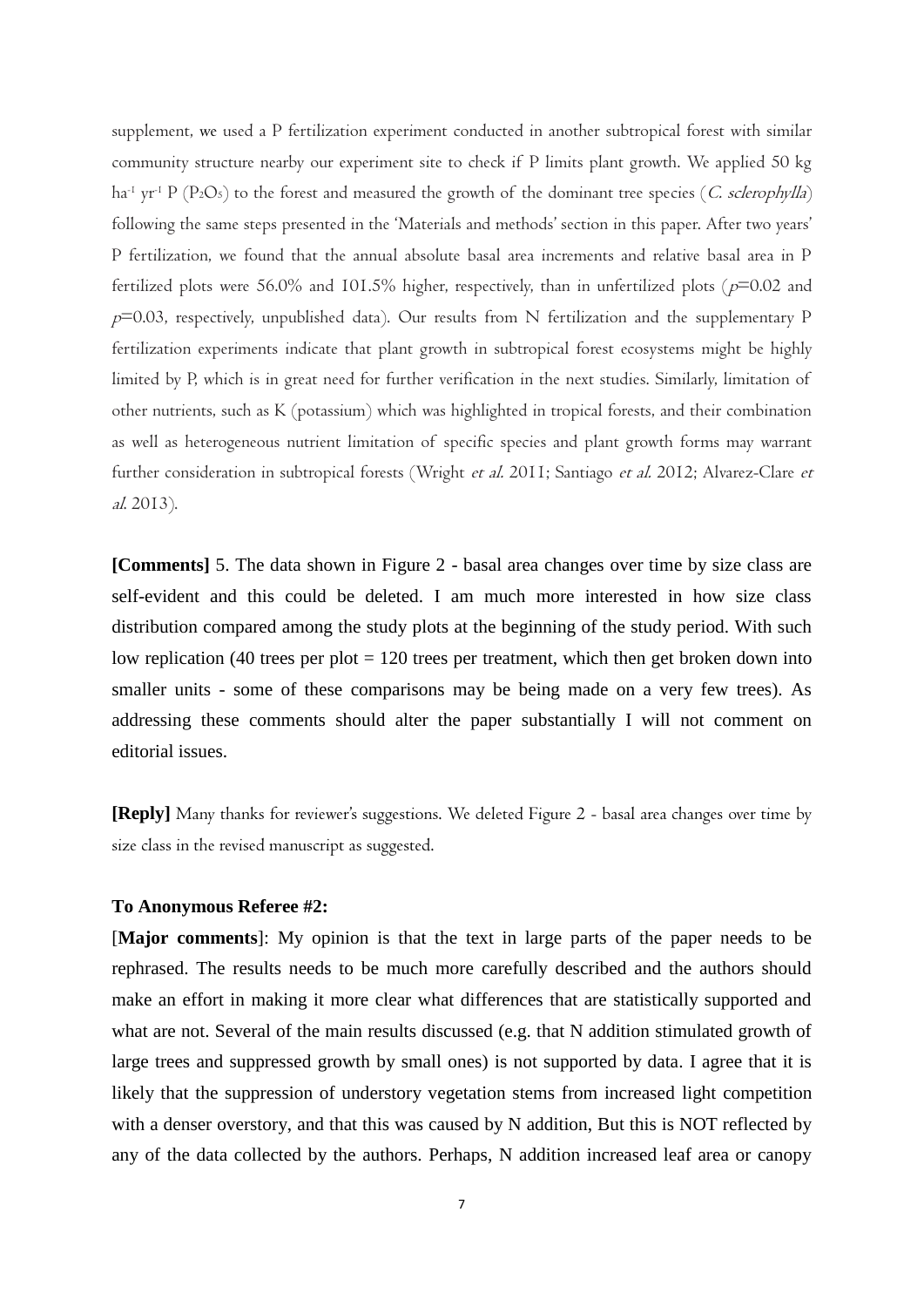cover of the overstory, and by this suppressed light conditions and the growth of the understory? Such effect would over time be expected to be reflected by increased basal area but the limited duration of the experiment (3 and not 4-year as claimed in the text) may have been too short the capture such response. If there are any data on canopy cover or light transmission to the ground level, such data would definitely be worth exploring as it may help explaining the results. The addressed questions could easily be made a bit more sophisticated by asking for differences compared to the known response from other forest systems (e.g. temperate, tropical or boreal forests). This is partly related to how the available knowledge from other systems is described in the introduction (see comments further down). The last part of the abstract can be misleading as the result presented only supports that small trees grow better under ambient N than elevated N and there is actually no support at all for higher growth of large trees under elevated N. The last sentence of the abstract, i.e. the conclusion of the study/implication of the results is extremely vague as the reader is not provided with any clue to why it is important to consider more parts of the vegetation than just the trees. A hint may be given by the results presented, i.e. that large trees responded differently from other parts of the vegetation, but the authors never help the reader describing why this is problematic of what can happen if the response is just evaluated based on the trees (large trees). I miss information on whether the growth in study system in general is N limited. In my opinion this is essential information when it comes to evaluating the response to the N addition. If not, or if the growth in the system is co-limited by other nutrients, a lack of N response should be interpreted a bit differently than if N is the solely or main limiting nutrient. I believe that this is important as the response to the N treatment in general was rather weak and most often non-significant. In fact the additional data presented on P addition (Fig. 6) might suggest that P is co-limiting nutrient.

**[Reply]** Thanks very much for the constructive suggestions. We have made a substantial revision according to the reviewer's suggestions. First of all, we accept the constructive suggestion that whether the growth in this study system in general is N limited, which is the most important question to answer. Indeed, previous results from boreal and temperate forests have showed that most trees have a positive growth response and therefore higher potential C storage to N fertilization because the status of N limitation was largely alleviated by the increasing N inputs (e.g., Thomas et al., 2010; BassiriRad et al., 2015) [Lines: 58-61]. On the contrary, in addition to the ubiquitous concept that P was a critical element driving plant growth in tropical forests (Vitousek et al., 1991), heterogeneous nutrient limitation concept that the growths of plants were co-limited by multiple nutrients has been proposed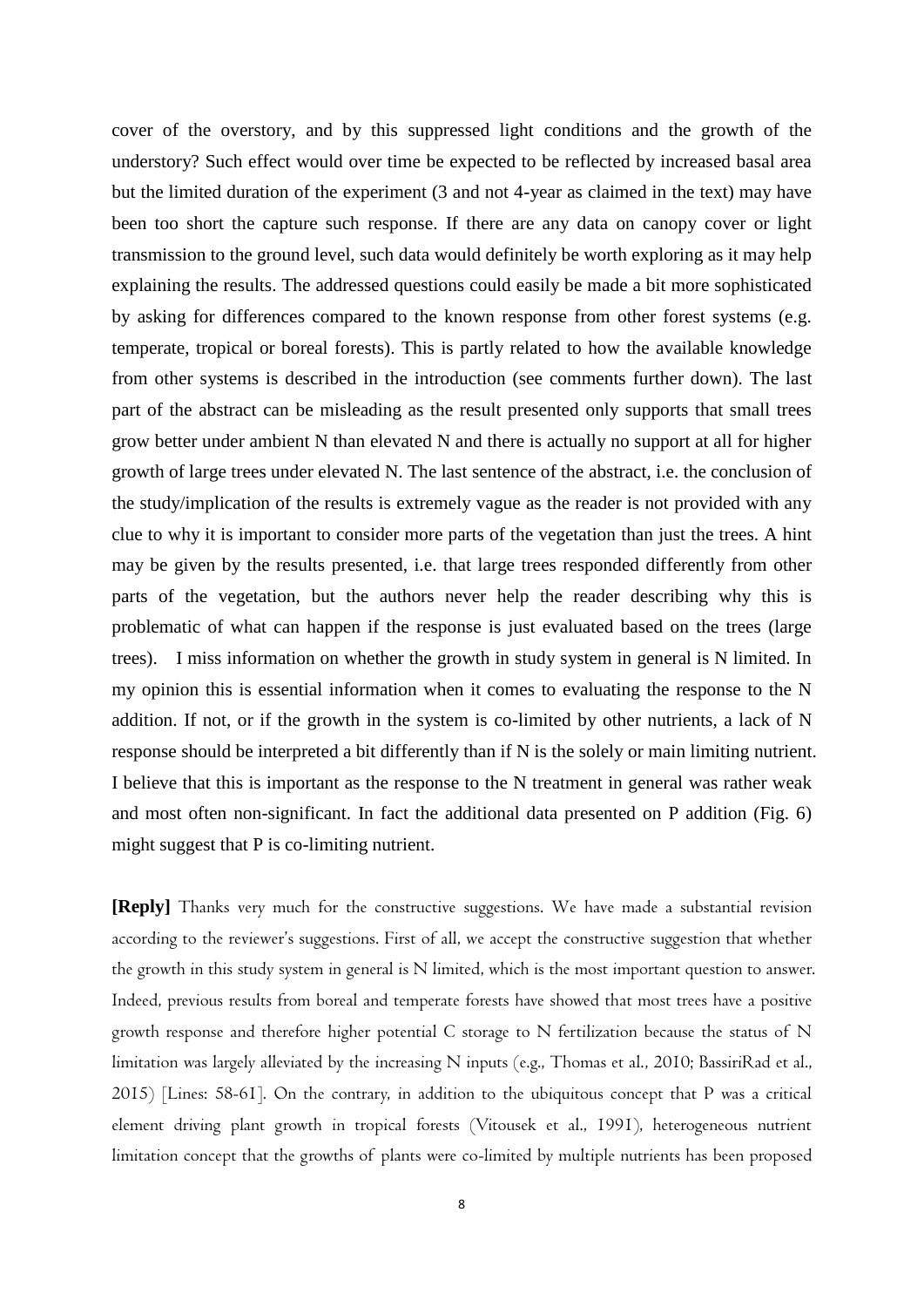recently to explain why diverse plants respond differently to nutrient addition (Wright et al., 2011; Alvarez-Clare et al., 2013; Wurzburger & Wright 2015) [Lines: 74-77]. Therefore, the patterns of specific nutrient limitation and responses of plants to added nutrients among diverse forest ecosystems need further exploration, especially in subtropical forests which were rarely investigated.

Secondly, according to our main focus on answering the question "whether N is limited in this old-aged evergreen subtropical forest" in the revised manuscript, we rewrote the Introduction and Discussion sections with a simple hypothesis: if the subtropical forest is limited by N, a positive response of trees ascribed to enhanced N fertilization but a negative response of understory growth forms to N fertilization due to the potential expansion of canopy crown and limitation of light availability. In the Discussion section, we have added an evidence of canopy cover as following "Further, Our results of forest canopy cover estimated by photographic fisheye showed no significant differences between unfertilized (0.77±0.01) and N fertilized plots (0.76±0.04 and 0.72±0.01 in N50 and N100 plots, respectively), which was consistent with the findings of Lu et al. (2010). Although the understory light irradiance fluctuated largely during a day and was very hard to detect precisely, our measurements of forest canopy cover provided a rough evaluation for light availability. The results might indicate that other factors in addition to the low light availability in this old-aged forest had also played a crucial role in influencing understory plants during 3.4 years' N fertilization". Moreover, We discussed the potential mechanisms underlying the contrasting responses of different plant growth forms to N fertilization, including potential P but not N limitation or heterogeneous nutrient limitation on trees in this subtropical forest as in tropical forests, low light availability for understory plants, and potential N saturation after 3.4 years' N fertilization [lines: 236-331].

**[Comments]** L. 43-53. The authors seriously exaggerates the lack of knowledge, and I would go so far as saying that the content of this paragraph gives a false picture the available literature on N effects in forested systems. First, studies from boreal areas are not at all limited to tree response. In fact there has been much other work done, both on other plant groups and on other organisms than plants. For a quick overview see the summary paper by Bobbink et al 2010 (that is cited elsewhere in the ms). Second, the authors claim that the response of forest understory communities rarely have been studied, which is simply not true. Just a few examples are van Dobben et al. 1999 (For Ecol Manag 114, 83–95); Strengbom et al 2001 (Funct Ecol 15, 451–457); Gilliam 2006 (Journal of Ecology 94: 1176–1191), and there are many more.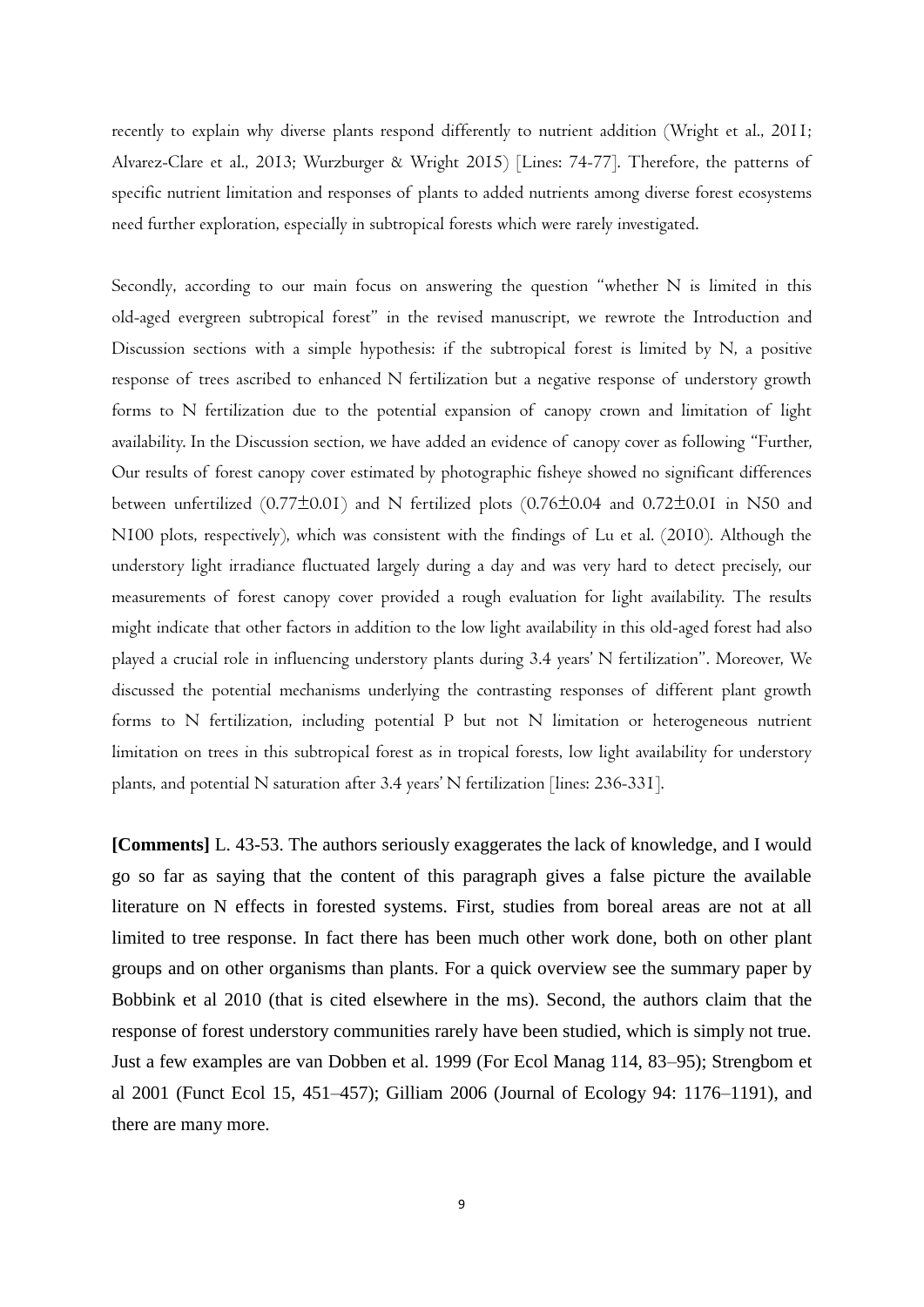**[Reply]** Many thanks for reviewer's suggestions. We carefully reviewed available literatures about the effects of N fertilization (or deposition) on plants in boreal, temperate, tropical and subtropical forests. Then, we regrouped the introduction. We recognized many valuable studies conducted in boreal areas focusing not only on trees, but also on other plant growth forms, for example dwarf shrubs, herbaceous species and seedlings. We have synthesized more related literatures in the revised introduction. Please see lines 54-86 at page 3-4.

**[Comments]** L. 110-118. I can understand why you exclude trees that died, and understand why trees that had decreasing DBH were excluded (but not necessarily agree that they should be excluded, as you then only accept measuring errors in one direction but not the other), but how can you justify excluding trees that showed no change in DBH? I am very worried that by omitting trees that showed no change in DBH may have seriously have influenced the results of your study and risk exaggerating the positive response that the N addition may have had. The authors should in general be much more careful when presenting non-significant differences. If these at all should be mentioned it should be absolutely clear to the reader that these are non-significant differences. Much of the discussion, and even parts of the major conclusions, deals with non-significant differences that are presented as if they were statistically supported (e.g. L. 204-205, 210-212, 252-256).

**[Reply]** We checked all our data after reading the reviewer's comments. Definitely, our exclusion of trees that were dead, broken, had shrunk or did not have DBH changes, had a risk of exaggerating the positive response of trees to N fertilization. So we re-analyzed our data following the reviewer's and included all the trees in each plot except dead trees. Further, we found no significant difference between N treatments after including all the trees which were excluded at first and the addition of those trees did not change our results. It is likely that most trees that died, were broken, had shrunk or did not have DBH changes were small trees (DBH<5 cm) which earn a relatively small percentage of the total basal area and aboveground biomass. Nevertheless, to better and precisely report the results, we have re-analyzed the data (mainly the saplings, Figure 3) and described our results carefully, especially those showed no significant differences among N treatments. And we re-expressed the effects of N fertilization on the growth (mean  $\pm$  se) of *C. eyrei* by DBH classes (5-10 cm, 10-30 cm and >30 cm) in Figure 2 in the revision at page 18.

Fig.2 Effects of N fertilization on the growth (mean  $\pm$  se) of *C. eyrei* by DBH classes (5-10 cm, 10-30 cm and >30 cm). (a-c) Absolute basal area increase and (d-f) relative growth increase rate of basal area.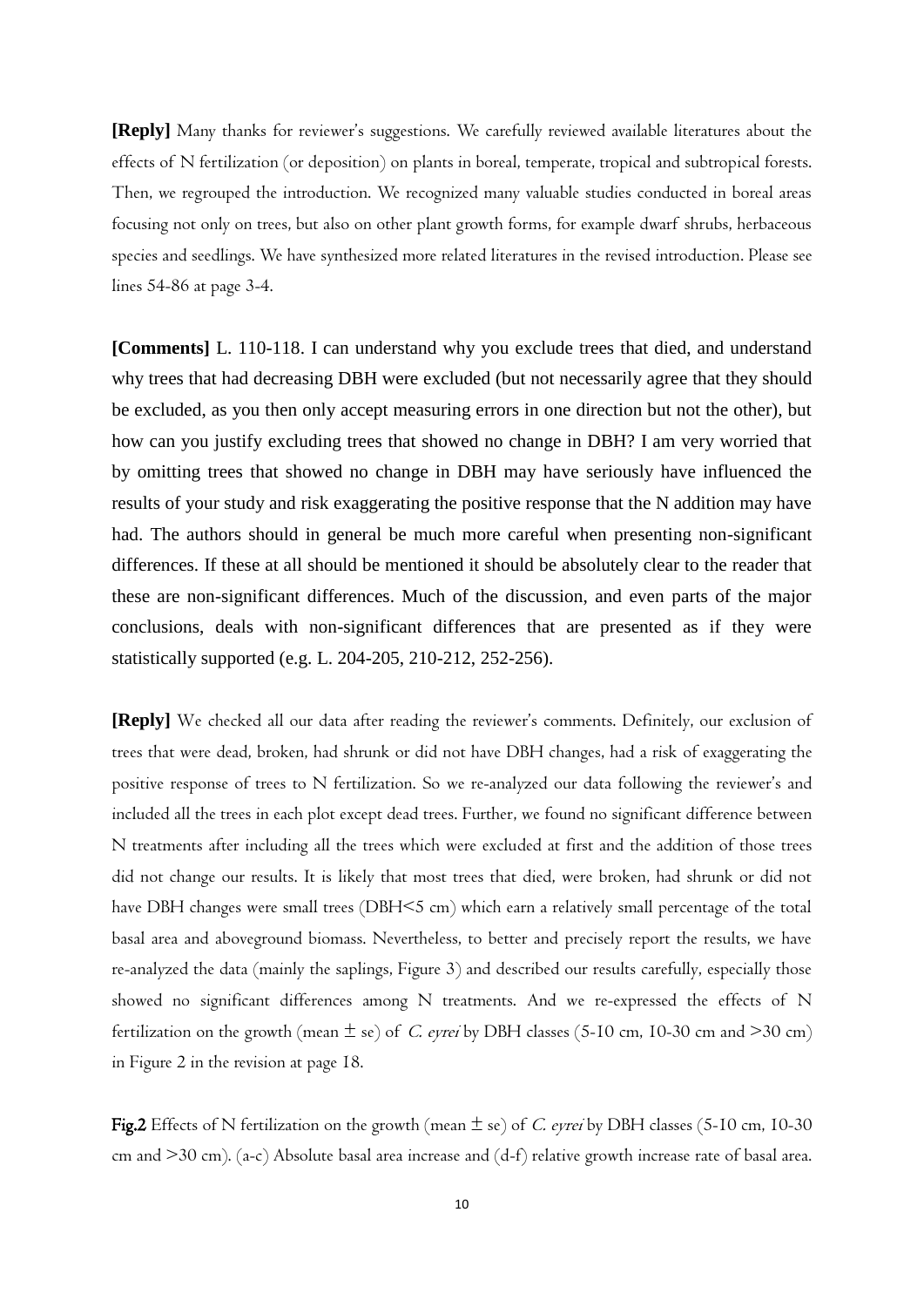Numbers in these figures indicate the results of ANOVA. The N treatment on x-axis represents three levels of N fertilization: CK (0 kg N ha $^{\text{-1}}$  yr $^{\text{-1}}$ ), N50 (50 kg N ha $^{\text{-1}}$  yr $^{\text{-1}}$ ) and N100 (100 kg N ha $^{\text{-1}}$  yr $^{\text{-1}}$ ).



Fig. 3. Effects of N fertilization on the growth of saplings (mean  $\pm$  se, n=3). (a) Absolute basal area increase, and (b) the relative growth rate of basal area. Numbers in these figures indicate the results of ANOVA.



### **[Specific comments]**

**[Comments]** L. 22-23. There was no response at all of the larger trees! Avoid bringing up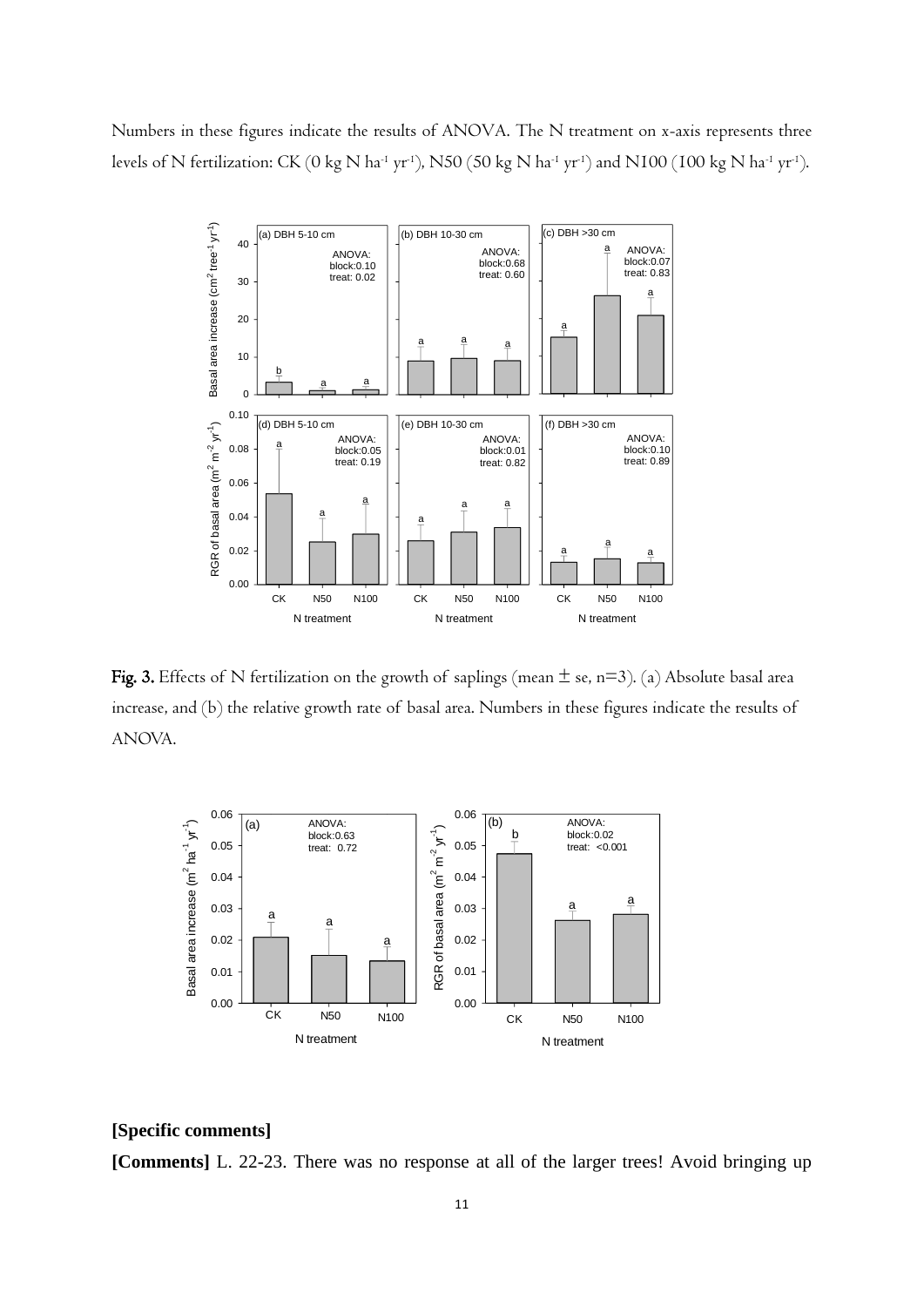differences that are far from significant in the abstract. This is not just wrong, it is misleading! There is no description on how, when and why P was added in some plots.

**[Reply]** We appreciate the reviewer's comment. Our initial description focused much on the average values of basal area increment and RGR. In the revised manuscript, we revised the report of our result in abstract as following: Our results showed that the plot-averaged absolute and relative growth rates of basal area and aboveground biomass of trees were not affected by N fertilization. Across the individuals of C.eyrei, the small trees with a DBH (diameter at breast height) of 5-10 cm has declined by 66.4% and 59.5%, respectively, in N50 and N100 fertilized plots, while the growth of median and large trees with a DBH of  $>10$  cm has not significantly changed with the N fertilization. The growth rate of small trees, saplings and the aboveground biomass of understory shrubs and ground-cover ferns decreased significantly in the N fertilized plots [lines: 30-36].

The description on how and why P was added in P-fertilized plots was described on lines 261-264 at page 9 as following "As a supplement, we used a P fertilization experiment conducted in another subtropical forest with similar community structure nearby our experiment site to check if P limits plant growth. We applied 50 kg ha<sup>-1</sup> yr<sup>-1</sup> P (P<sub>2</sub>O<sub>5</sub>) to the forest and measured the growth of the dominant tree species (C. sclerophylla) following the same steps presented in the 'Materials and methods' section in this paper'.

**[Comments]** L. 139-140. Do you have pre-treatment measures supporting that the vegetation was homogenous among plots at the initiation of the experiment? If so present these in a simple form. If not you should describe how the homogeneity was assessed.

**[Reply]** Thanks for the comments. We had a pre-treatment measure in March 2011 and evaluated the aboveground biomass of understory plants among the three N treatments. We presented these results in the revised manuscript in [Lines 194-198] at page 7 as following "Because the average aboveground biomass of shrubs/seedlings and ferns showed no significant differences across the three N treatments, we regarded the distribution of these understory shrubs/seedlings and ferns to be homogeneous among the three treatments before N fertilization in March 2011".

**[Comments]**: Table 1. It is not clear what the data represents. Are the numbers presented grand mean across all treatments? If so this should be clearly stated in the text explaining the table.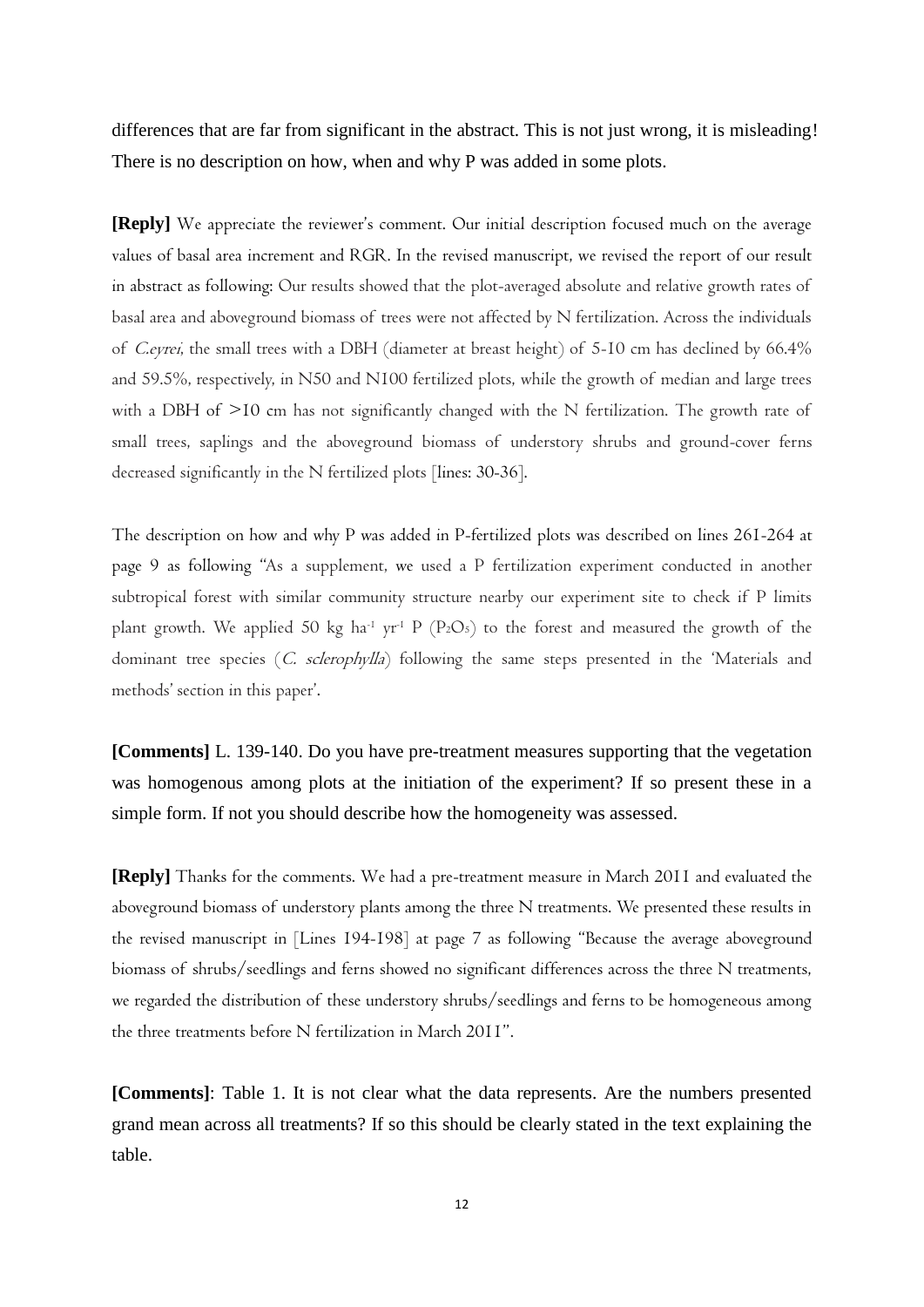**[Reply]** We appreciate the reviewer's careful check. The data in Table 1 showed baseline data for four plant growth forms in this study before N fertilization. Numbers in the tables represent grand means (or mean  $\pm$  standard error, n=9) of plants across all nine plots. We clearly stated these in the revised manuscript.

**[Comments]**: L. 157-158. I do not understand the results described here "The basal area and RGR of trees at the community level showed no significant response to N fertilization (Fig.1); however, the increase rates of basal area were likely hindered by N fertilization (Fig.1c)"What does this mean? As far as I can see from the statistical results presented and the data presented in Fig 1 there is just simply a lack of N response. Very unclear what you mean when saying that growth was hindered by N addition?

**[Reply]** We appreciate the reviewer's comments and sorry for the unclear description. We checked our description of the results, especially those with little significance through statistical analysis, and avoided misleading words in the revised manuscript.

In detail, we rephrased the text on lines 205-207 at page 7 as following:

Compared with the unfertilized plots, N50 and N100 fertilized plots showed a tendency toward higher averaged proportions of dead trees' aboveground biomass despite no statistically significant differences between them (Fig. 1d).

We rewrote the text on lines 217-220 at page 8 as following: However, inconsistent with such negative responses of small trees to N fertilization, the basal area increment and RGR of median (DBH of 10-30 cm; see Fig. 2b-2c) and large trees (DBH >30cm; see Fig. 2e-2f) did not show significant responses to N fertilization ( $p$ >0.05 in all cases).

**[Comments]**: L. 161-163. Be more careful when presenting non-significant differences. There might be a tendency towards more dead biomass under N addition but the difference is far from significant.

**[Reply]** We appreciate the reviewer's suggestions. We corrected the description of figure 1(d) as following: "Compared with the unfertilized plots, N 50 and N 100 fertilized plots showed a tendency toward higher averaged proportions of dead trees' aboveground biomass despite no statistically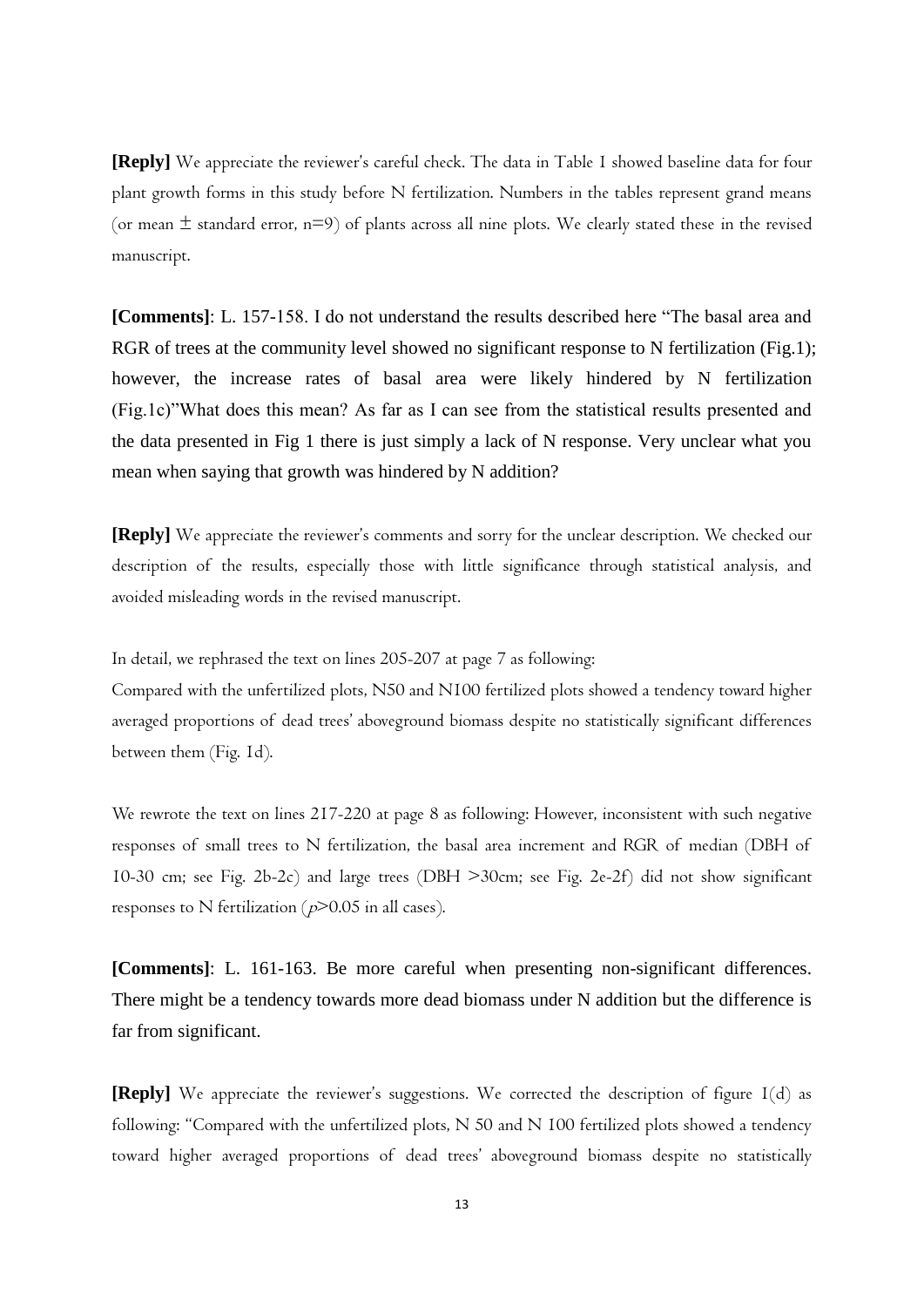significant differences between them (Fig. 1d)" [Lines 205-207].

**[Comments]**: L. 164-165. The text here is wrong here. This result has nothing to do with the N treatment. The test and the fig just describes that basal area and RGR differed depending on size among individual trees of this species. This is very important as it seems like part of the conclusion is based on that there is a N effect here.

**[Reply]** Many thanks to the reviewers' comment. Initially, we aimed at reporting the result that basal area and RGR differed among individual trees with contrasting plant size. Small trees showed higher growth rate while larger trees showed lower growth rate. Then, the figure following this figure indicated different responses of the growth rate of trees in different sizes. In the revised manuscript, we deleted this figure to avoid the ambiguous description.

**[Comments]**: L. 168-173. The text here is in most parts misleading. The only effects that are sup-ported by the data presented is that the smallest trees growing under no N addition had higher basal area and higher RGR than small trees growing under N addition. All other differences that may or may not be visible in the figure is far from statistically supported and should not be mentioned here in the results.

**[Reply]** Many thanks for the reviewer's comments. We checked the description and rewrote this part in the section 3.1 in Lines 209-220 at pages 7-8 as followings:

Individuals of the dominant species C. eyrei with different initial DBH showed divergent responses of absolute basal area increments and RGR to N fertilization (Fig. 2a-2f). The small trees with a DBH of 5-10 cm growing under unfertilized plots showed greater basal area increments than those growing under N fertilized plots (Fig. 2a,  $p_{max}$  <0.05). Specifically, the N50 and N100 fertilization decreased the absolute basal area increments of small individual trees at rates of 2.2  $cm<sup>2</sup>$  tree<sup>-1</sup> year<sup>-1</sup> and 1.98  $cm<sup>2</sup>$ tree-1 year-1 , respectively, which indicated that the decreasing degrees of the absolute basal area of small trees reached 66.4% and 59.5% in N50 and N100 plots. The small individual trees also showed a tendency toward lower averaged RGR in N fertilized plots although no significant difference was detected between them (Fig. 2d,  $p_{\text{tree}}$  =0.19). Inconsistent with the negative responses of small trees to N fertilization, the basal area increment and RGR of median C. eyrei individuals with DBH of 10-30 cm and large C. eyrei individuals with DBH of  $>$ 30cm showed no significant responses to N fertilization (Fig. 2b-2c and 2e-2f,  $p_{\text{treat}}$  >0.05 in all cases).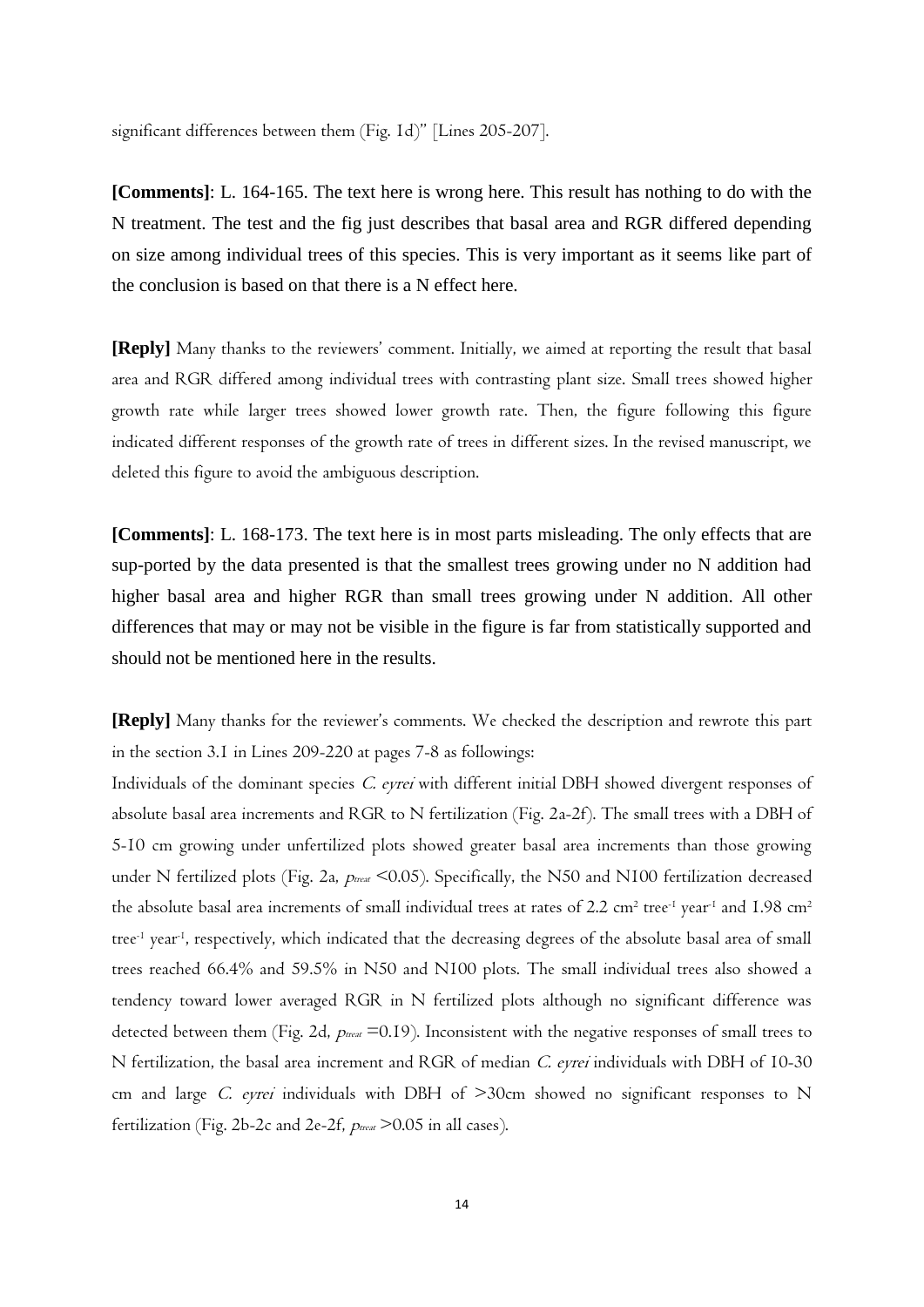**[Comments]**: L. 175-179. Is the test result presented in the fig correct? According the test results N addition influences RGR and mortality, but form the post hoc test there seem to be difference among the groups. From inspecting the data presented in the fig I wonder if there is some error among the letters indicating the differences among the groups in panel c and d. Results covering the data presented in fig 6 is missing from the result section.

**[Reply]** Many thanks for the reviewer's comments. Similar to reply before, we have re-analyzed the data of the saplings. The results from *post hoc* test showed that although the annual absolute increments of basal area increments of saplings showed no significant response to N fertilization (Fig. 3a,  $p_{\text{tree}}$  =0.72), the RGR of sapling growing in N50 and N100 plots relative to the unfertilized plots showed a substantial decrease at rates of 0.021  $\mathrm{m^{2}m^{2}yr^{1}}$  and 0.019  $\mathrm{m^{2}m^{2}yr^{1}}$ , respectively (Fig. 3b, <sup>p</sup><0.001) [Lines: 223-227 at page 8].

**[Comments]**: L. 192-194. What is the rationale for expecting a common positive response for all types of plants? To me this seems a bit na we, given that forest plant communities often are size structured communities (see e.g. papers by Peter Grubb), and understory species than can be expected to be light rather than nutrient limited.

**[Reply]** Thanks for the reviewer's insightful comments. In the revised manuscript, we changed our hypothesis as following: We attempt to explore whether N is a limiting element in the old-aged evergreen subtropical forest. We hypothesize a positive response of trees to N fertilization, but a negative response of understory growth forms to N fertilization due to the expansion of canopy crown and consequent reduction of light availability [Lines: 89-92 at page 4].

**[Comments]**: L. 204-205. The first part of the sentence (large trees) is NOT supported by the results.

**[Reply]** Thanks for the reviewer's comment. We rewrote relevant parts in abstract, result and discussion in the revised manuscript to avoid unclear description. The results of large trees were rephrased as following: However, inconsistent with the negative responses of small trees to N fertilization, the basal area increment and RGR of median C. eyrei individuals with DBH of 10-30 cm and large C. eyrei individuals with DBH of >30cm showed no significant responses to N fertilization (Fig. 2b-2c and 2e-2f,  $p$ >0.05 in all cases).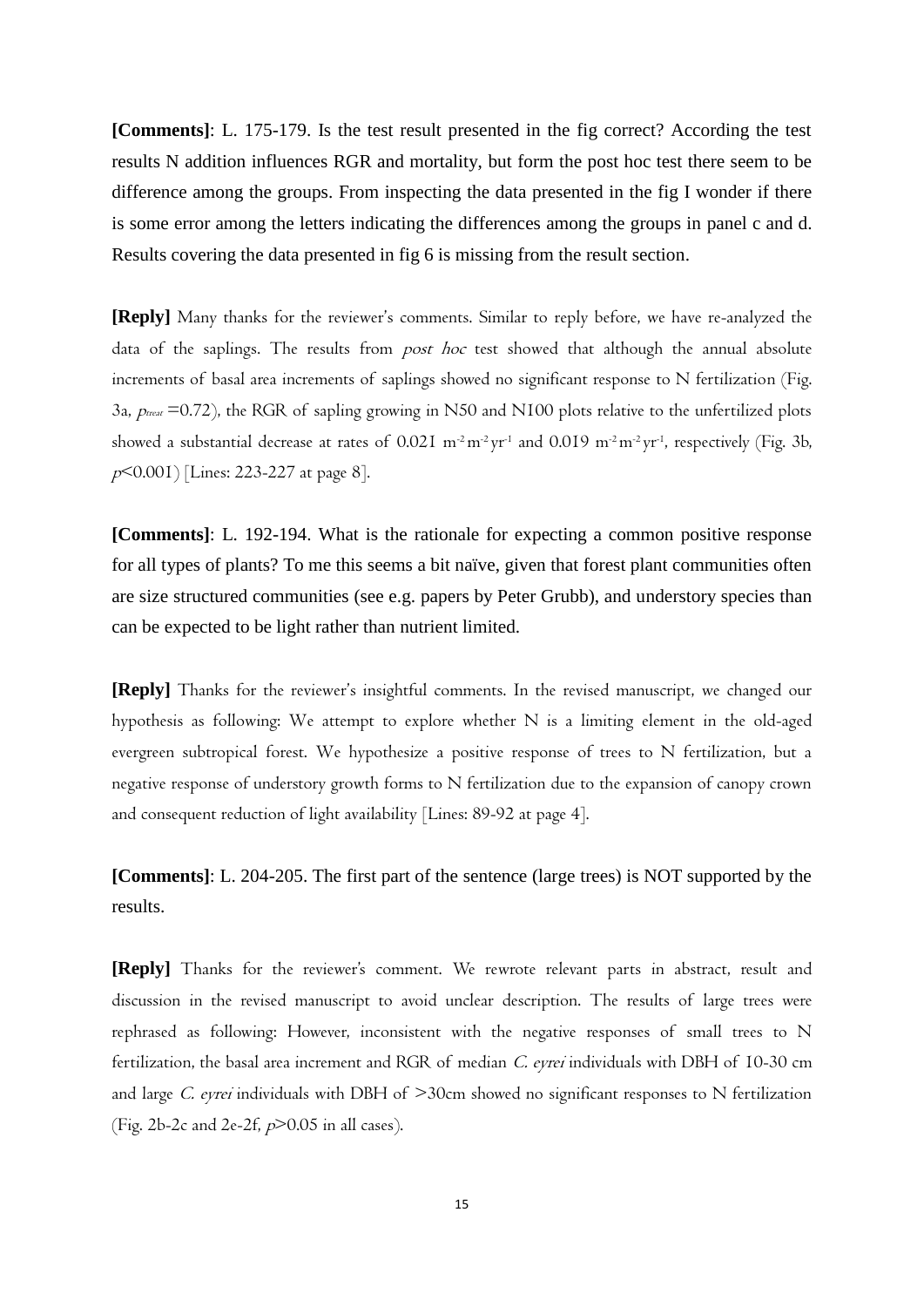#### **[Minor technical and language errors]**

The text is in need of some language edition. I just provide a few examples were the text need some re-phrasing. I have not paid that much attention to text editing as I believe that the paper need to be substantially revised before the paper can reach an acceptable standard.

**[Comments]**: L. 23-24: Small trees, saplings and particularly understory shrubs and ground-cover ferns suppressed seriously by increasing N fertilization: : : How are the suppressed? I am not very fond of the wording seriously as it is not a neutral wording. Better describe how large the difference was. L 21-24: the small trees with DBH (diameter at breast height) values of 5-10 cm were hindered by N fertilization: :: In what way was the small trees hindered?

**[Reply]** Thanks for the reviewer's comment. According to the reviewer's suggestions, we revised the text on lines 31-36 in abstract as following "Across the individuals of Ceyrei, the small trees with a DBH (diameter at breast height) of 5-10 cm has declined by 66.4% and 59.5%, respectively, in N50 and N100 fertilized plots, while the growth of median and large trees with a DBH of >10 cm has not significantly changed with the N fertilization. The growth rate of small trees, saplings and the aboveground biomass of understory shrubs and ground-cover ferns decreased significantly in the N fertilized plots."

**[Comments]:** L. 24-24. : : : : Proportion of mortality? Here it is better to write either the mortality of plants were: :: or The proportion of plants that died:

**[Reply]** We appreciate the reviewer's good suggestion. We have changed the description of mortality throughout the whole manuscript as "the proportion of died trees".

**[Comments]**: L 177. Avoid evaluating your results in the result section by using wording such as severely here. Save that type of wording for the discussion. L. 180-185. There is no need to present mean values in text if these are shown in the figure 5. Do not present data twice, choose either to present then in text or in the fig.

**[Reply]** We appreciate the reviewer's good suggestion. In the revised manuscript, the description of results had been remarkably changed. The mean values presented in text have been deleted.

### References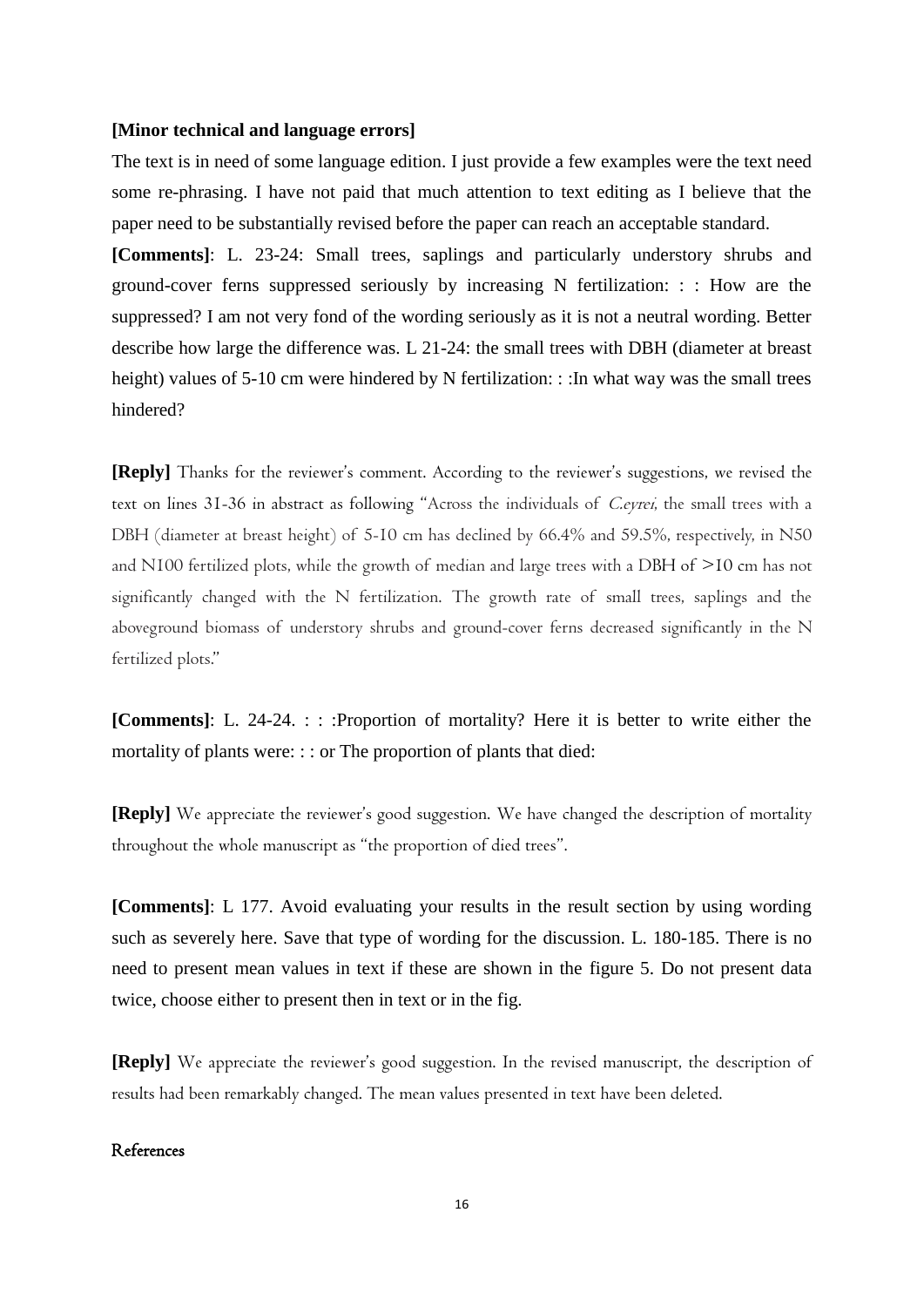- Alvarez-Clare, S., Mack, M.C., and Brooks, M.: A direct test of nitrogen and phosphorus limitation to net primary productivity in a lowland tropical wet forest, Ecology, 94, 1540-1551, 2013.
- BassiriRad, H.: Consequences of atmospheric nitrogen deposition in terrestrial ecosystems: old questions, new perspectives, Oecologia, 177, 1-3, 2015.
- Du, E.Z., and Liu X.J. in Nitrogen deposition, critical loads and biodiversity, eds. Sutton et al. Springer Science+Business Media Dordrecht, pp.49-56, 2014.
- Galloway, J. N., Winiwarter. W., Leip, A., Leach, A. M., Bleeker, A., andErisman. J. W.: Nitrogen footprints: past, present and future, Environ. Res. Lett., 9, 115003, 2014.
- Högberg, P., Fan, H.B., Quist, M., Binkley, D., and Tamm, C. O.: Tree growth and soil acidification in response to 30 years of experimental nitrogen loading on boreal forest, Global Change Biol., 12: 489-499, 2006.
- Lu, X.K., Mo, J.M., Gilliam, F.S., Zhou, G.Y., and Fang, Y.T.: Effects of experimental nitrogen additions on plant diversity in an old - growth tropical forest, Global Change Biol., 16, 2688-2700, 2010.
- Magill, A. H., Aber, J. D., Currie, W. S., Nadelhoffer, K. J., Martin, M. E., McDowell, W. H., Melillo, J. M., and Steudler, P.: Ecosystem response to 15 years of chronic nitrogen additions at the Harvard Forest LTER, Massachusetts, USA., For. Ecol. Manage., 196, 7-28, 2004.
- Rainey, S. M., Nadelhoffer, K. J., Silver, W. L., and Downs, M. R.: Effects of chronic nitrogen additions on understory species in a red pine plantation, Ecol. Appl., 9, 949-957, 1999.
- Thomas, R.Q., Canham, C.D., Weathers, K.C., and Goodale, C.L.: Increased tree carbon storage in response to nitrogen deposition in the US, Nature Geosci., 3, 13-17, 2010.
- Vitousek, P. M., and Howarth, R. W.: Nitrogen limitation on land and in the sea: how can it occur? Biogeochemistry, 13: 87-115, 1991.
- Wright, S.J., Yavitt, J.B., Wurzburger, N., Turner, B.L., Tanner, E.V., Sayer, E.J., Santiago, L.S., Kaspari, M., Hedin, L.O., and Harms, K.E.: Potassium, phosphorus, or nitrogen limit root allocation, tree growth, or litter production in a lowland tropical forest, Ecology, 92,1616-1625, 2011.
- Wurzburger, N., and Wright, S. J.: Fine root responses to fertilization reveal multiple nutrient limitation in a lowland tropical forest, Ecology, 96: 2137-2146. 2015.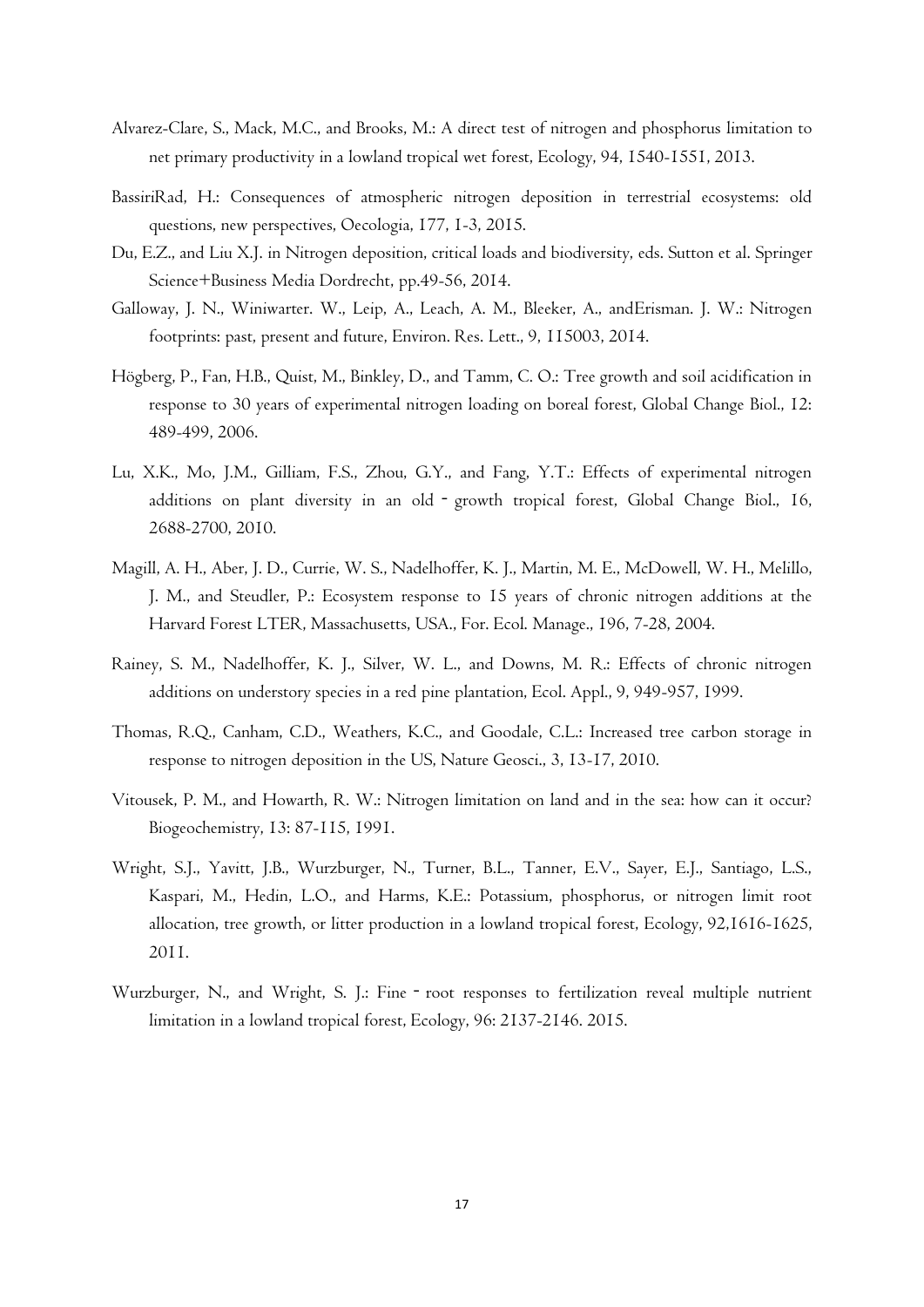# **Contrasting growth responses among plant growth forms to nitrogen fertilization in a subtropical forest in China**

4 Di Tian<sup>1</sup>, Peng Li<sup>1</sup>, Wenjing Fang<sup>1</sup>, Jun Xu<sup>2</sup>, Yongkai Luo<sup>3</sup>, Zhengbing Yan<sup>1</sup>, Biao Zhu<sup>1</sup>, 5 Jingjing Wang<sup>2</sup>, Xiaoniu Xu<sup>2</sup>, Jingyun Fang<sup>1\*</sup>

*1 Department of Ecology, College of Urban and Environmental Sciences, and Key Laboratory* 

- *for Earth Surface Processes of the Ministry of Education, Peking University, Beijing, 100871,*
- *China;*
- *2 Department of Forestry, Anhui Agricultural University, 230036, Hefei, Anhui, China;*
- *3 State Key Laboratory of Vegetation and Environmental Change, Institute of Botany, Chinese*
- *Academy of Sciences, Beijing 100093, China*
- 
- **\*Correspondence author:**
- Dr. Jingyun Fang
- Department of Ecology, Peking University
- Beijing 100871, China
- E-mail: [jyfang@ urban.pku.edu.cn](mailto:jyfang@urban.pku.edu.cn)
- 

# **Abstract**

21 Atmospheric nitrogen (N) deposition has been a noteworthy aspect of global change. A 22 number of observational studies have explored responses of plants to N deposition in boreal 23 and temperate forests. Here we asked how the dominant trees and different plant growth forms respond to experimental N deposition in a subtropical forest in China. We conducted a 25 3.4-year N fertilization experiment in an old-aged subtropical evergreen broad-leaved forest 26 in eastern China with three treatment levels applied to nine  $20\times20$  m plots and replicated in 27 three blocks. We divided the plants into trees, saplings, shrubs (including tree seedlings), and 28 ground-cover plants (ferns) according to the growth forms, and then measured the absolute 29 and relative basal area increments of trees and saplings and the aboveground biomass of 30 understory shrubs and ferns. We further grouped individuals of the dominant tree species *Castanopsis eyrei* into three size classes to investigate their respective growth responses to 32 the N fertilization. Our results showed that the plot-averaged absolute and relative growth rates of basal area and aboveground biomass of trees were not affected by N fertilization. Across the individuals of *C.eyrei*, the small trees with a DBH (diameter at breast height) of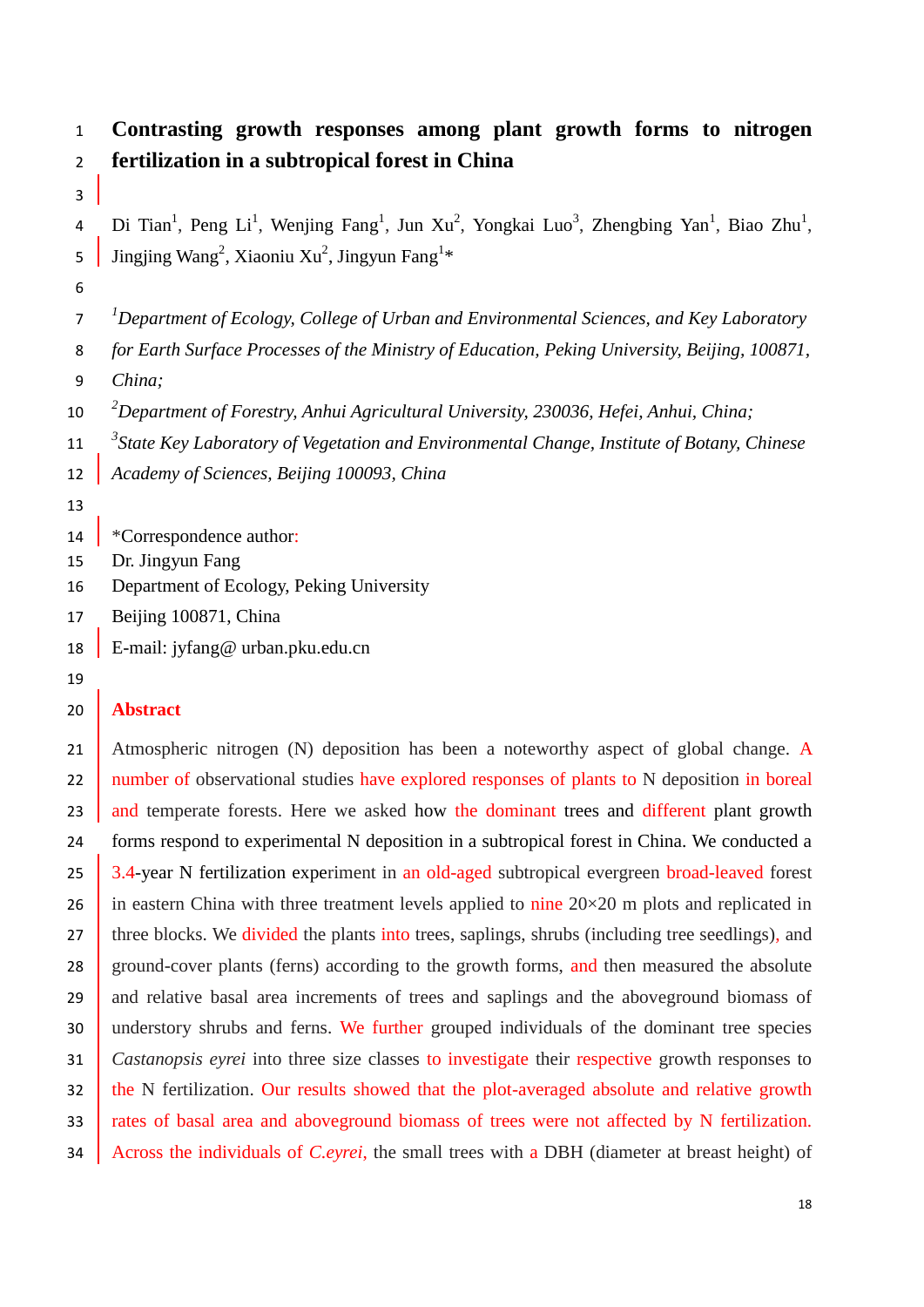35 5-10 cm has declined by 66.4% and 59.5%, respectively, in N50 (50 kg N ha<sup>-1</sup> yr<sup>-1</sup>) and N100 36 fertilized plots (100 kg N ha<sup>-1</sup> yr<sup>-1</sup>), while the growth of median and large trees with a DBH  $37 \mid$  of  $>10$  cm has not significantly changed with the N fertilization. The growth rate of small trees, saplings and the aboveground biomass of understory shrubs and ground-cover ferns decreased significantly in the N fertilized plots. Our findings suggested that N might not be a limiting nutrient in this mature subtropical forest, and the limitation of other nutrients in the forest ecosystem might be aggravated by the enhanced N deposition, potentially resulting in 42 an adverse effect on the development of natural subtropical forest.

 **Key-words:** *Castanopsis eyrei*, N fertilization, plant growth, shrub layer, subtropical forest, tree layer, ground-cover fern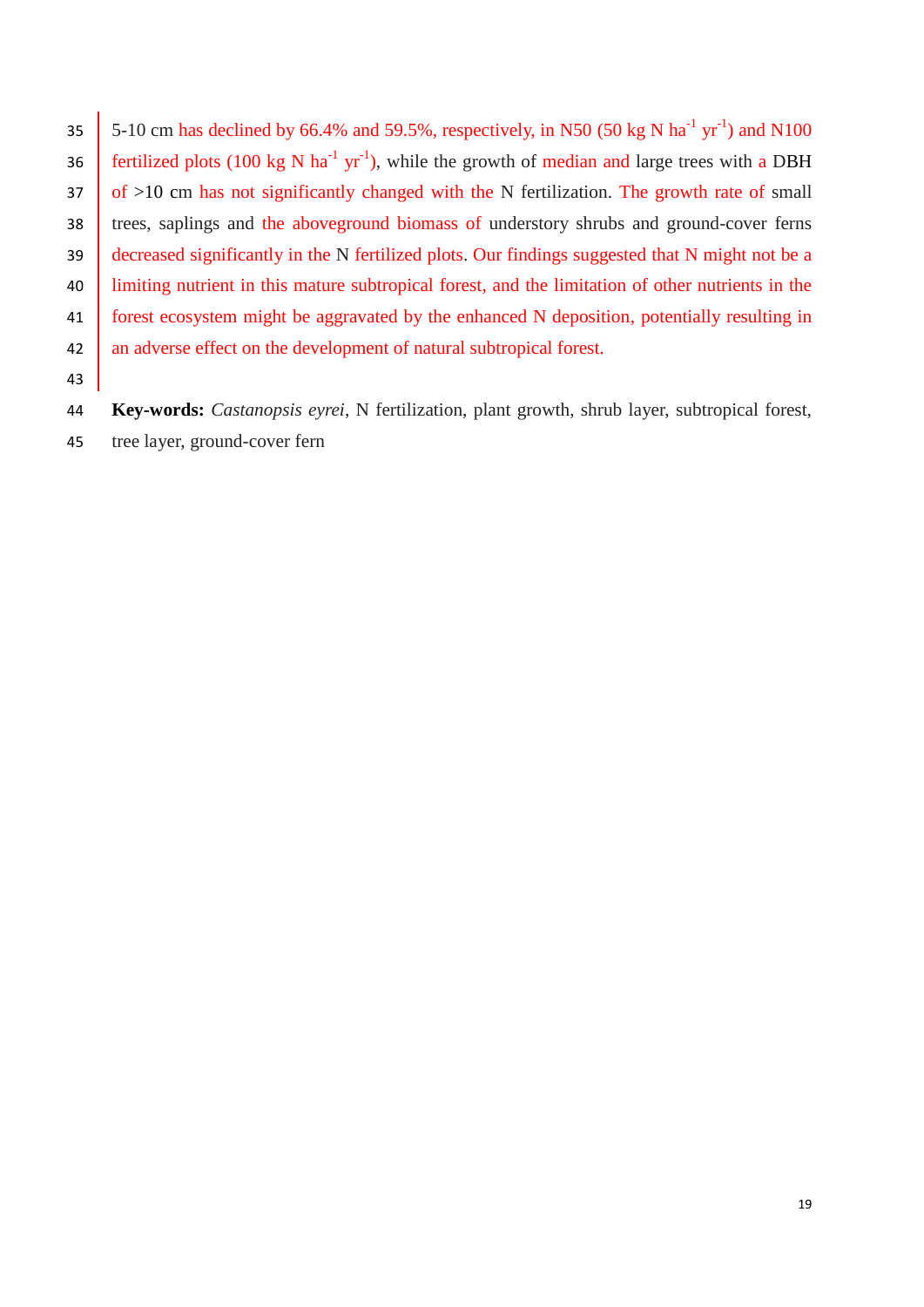#### **1 Introduction**

### 

 Atmospheric nitrogen (N) deposition is a globally prevalent phenomenon (Galloway *et al*. 49 2004). It has become a serious issue in China with the drastic increase of nitrogen oxides emissions, producing considerable effects on terrestrial ecosystems (Liu *et al*. 2013). On the one hand, most forest ecosystems show increased productivity and stand biomass with N deposition (Magnani *et al*. 2007). A recent study employing a model simulation suggests that N deposition has contributed to a 4.8% increase in the total carbon (C) storage of China's forests between 1981 and 2010 (Gu *et al*. 2015). On the other hand, N deposition has reduced species richness in terrestrial ecosystems (Lu *et al*. 2010; Dirnböck *et al*. 2014) and, in extreme cases, can cause N saturation with negative effects on ecosystem functioning in forest ecosystems (Aber *et al*. 1998).

 Since the 1990s, N deposition has been simulated with N-fertilization experiments in forest ecosystems to explore the responses of plants and other organisms to nitrogen deposition (e.g., Wright & Tietema 1995; Bobbink *et al.* 2010; Fowler *et al*. 2015). Due to the widespread high amount of N deposition in Europe and America, numerous studies that focused on the 63 growth responses of plants have been carried out in boreal and temperate forests during the past several decades (Magill 2000; Högberg *et al.* 2006). These studies showed that most trees have a positive growth response to N fertilization and therefore have higher potential carbon sequestration because the status of N limitation was largely alleviated by the increasing N inputs (e.g., Thomas *et al*. 2010; BassiriRad *et al*. 2015). However, the understory plants in these forest ecosystems inconsistently showed general negative responses to N enrichment with declined biomass or shifted community structure (Rainey *et al.*1999; Du *et al*. 2014; Dirnböck *et al*. 2014). In addition to the opposite responses of trees and understory plants to N enrichment, differences remained in the effects of N enrichment on single plant growth form in these forests. Generally, the limited light availability in these ecosystems with high tree canopy cover was ascribed to the negative effects of N fertilization (Strengbom & Nordin 2008).

 Recently, the effects of N deposition on tropical forests raised researchers' concern. Fertilization experiments in tropical forests showed different growth responses of trees to nutrient addition among individual size levels, understory shrubs and tree seedlings (Wright *et al*. 2011; Pasquini & Santiago 2012; Santiago *et al*. 2012) which contrasted with the ones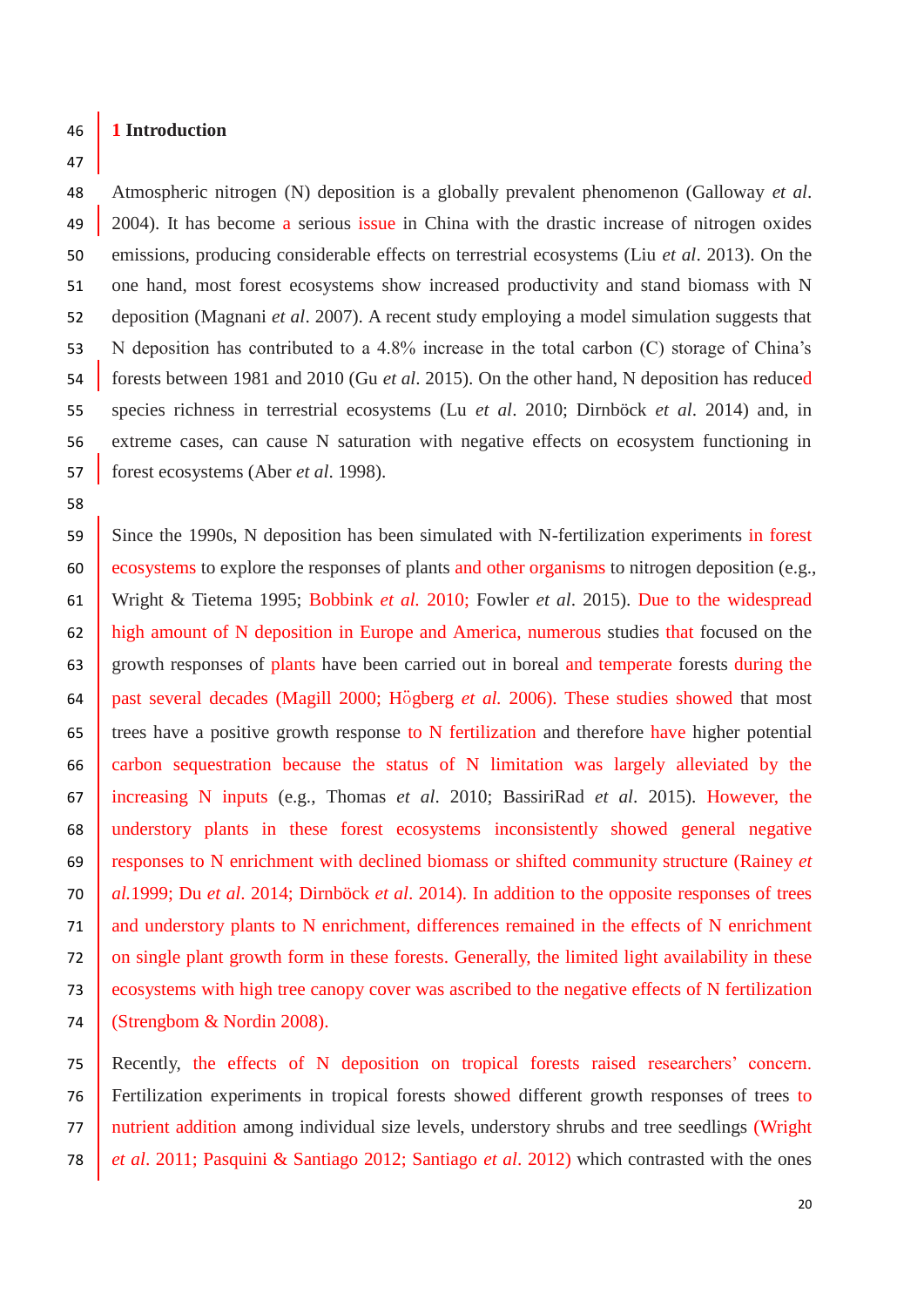found for trees in the previously described experiments. For example, phosphorus (P) 80 fertilization enhanced the growths of small trees and seedlings but had no effect on median 81 and large trees, while N addition did not show any significant effect on plant growth in a 82 volumed tropical forest (Alvarez-Clare *et al.* 2013). In addition to the ubiquitous concept that P was a critical element driving plant growth in tropical forests (Vitousek *et al.* 1991), heterogeneous nutrient limitation that the growths of plants were co-limited by multiple nutrients was further proposed to explain why diverse plants respond differently to nutrient addition (Wright *et al.* 2011; Alvarez-Clare *et al*. 2013; Wurzburger & Wright 2015). Nevertheless, the patterns of specific nutrient limitation and responses of plants to added 88 nutrient among diverse forest ecosystems need further exploration.

89 As most of the nutrient fertilization experiments have focused on boreal forests, temperate forests and lowland tropical forests, few studies have investigated the effects of N deposition 91 on subtropical forests despite their broad distribution throughout the world and great contribution to global C sink (Zhou *et al*. 2013; Yu *et al*. 2014; Huang *et al*. 2015).With the increasing N deposition in subtropical region, especially in central and eastern China (Du *et al.* 2014), it's important to diagnose the nutrient limitation and evaluate the responses of different plant growth forms to N deposition in subtropical forests for the assessment of 96 carbon sequestration and community dynamics.

97 To better predict the responses of subtropical forests and different plant growth forms to N deposition, we carried out a 3.4-year N fertilization experiment with three treatment levels 99 applied to nine 20  $\times$  20 m plots and replicated in three blocks in a subtropical forest in south-eastern China. We attempt to explore whether N is a limiting element in the old-aged 101 evergreen broad-leaved subtropical forest. We hypothesize a positive response of trees to N fertilization, but a negative response of understory growth forms to N fertilization due to the expansion of canopy crown and consequent reduction of light availability.

# **2 Materials and methods**

# **2.1 Study site and experimental design**

 The N fertilization experiment site was located at 30°01'47'' N latitude and 117°21'23'' E longitude at an altitude of 375 metres in the natural conservation zone of Guniujiang in Anhui Province, eastern China. As a commendable representative of the typical subtropical 111 broadleaved evergreen forest, the Guniujiang experimental site is an important part of the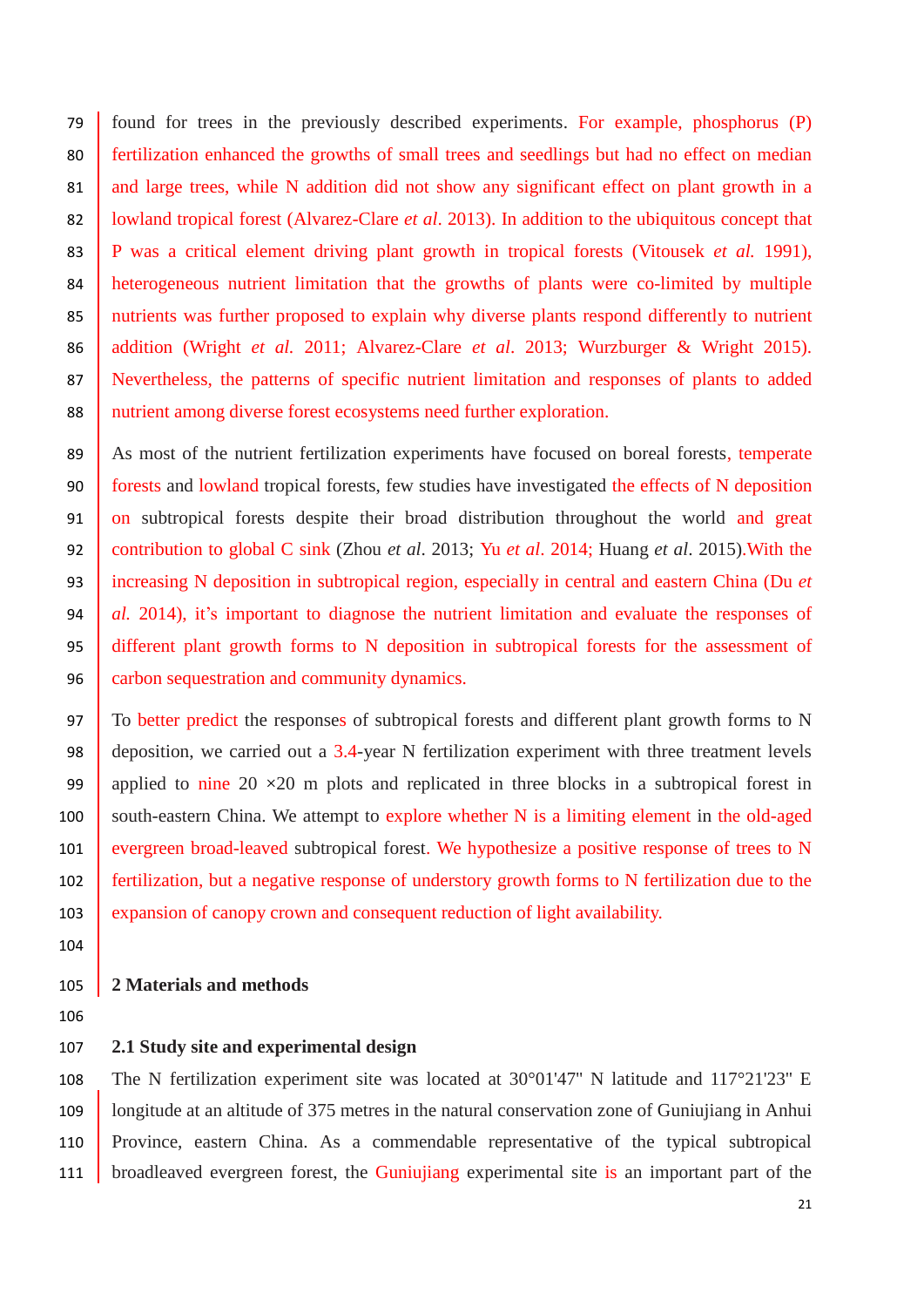112 NEECF (Network of Nutrient Enrichment Experiments in China's Forests) project (Du *et al*. 113 2013), because of its representativeness in both species composition and landscape structure 114 in the subtropical evergreen forest region. The study area has a humid climate with strong 115 summer monsoons with an annual average precipitation of 1,700 mm and an average annual 116 temperature of 14.9 °C. The soil in this area has been classified as yellow brown earth 117 (Chinese Soil Taxonomic Classification), and the  $pH_{H2O}$  value at 0-10 cm soil depth was 118  $4.58 \pm 0.05$  (mean  $\pm$ SE). The total nitrogen, phosphorus, NH<sub>4</sub><sup>+</sup>-N and NO<sub>3</sub>-N content in the soil 119 at 0-10 cm depth were 3.23 (0.37), 0.32 (0.02), 0.012 (0.001), and 0.002 (0.0006) mg  $g^{-1}$ , 120 respectively (Li *et al*. 2015).

121

 The study was conducted in a well-protected, mature subtropical evergreen forest (>300 year age) with a three-layered vertical structure: the canopy tree layer (DBH>5 cm and height>5 124 m); the understory layer of saplings, shrubs and seedlings (DBH $\le$ 5 cm and height $\le$ 5 m); and the ground-cover layer (ferns and herbs). The average density and basal area of trees were 126 1,219 trees ha<sup>-1</sup> and 36.35 m<sup>2</sup> ha<sup>-1</sup>, respectively; *Castanopsis eyrei* was the dominant species (which was also an important species at some other sites in subtropical forests) and accounted for 87% of the total aboveground biomass of trees. The understory saplings and shrubs contained several species, including *Cleyera japonica, Camellia cuspidata, Rhododendron ovatum, Eurya muricata, Cinnamomum japonicum, Cinnamomum subavenium, Sarcandra glabra,* and *C. eyrei*, and other native subtropical evergreen species (Table 1). Two fern species (*Woodwardia japonica* and *Dryopteris hwangshanensis*) and an orchid (*Cymbidium tortisepalum* var. *longibracteatum*) appeared on the floor layer, while *W. japonica* exclusively 134 dominated the floor layer with a coverage of 10%-20%.

135

136 We began N fertilization in March 2011. A randomized block design was used to avoid spatial 137 heterogeneity. We chose three blocks with similar stand growth, species composition and site 138 condition to establish three N treatments in each block: CK (0 kg N ha<sup>-1</sup> yr<sup>-1</sup>), N50 (50 kg N 139  $\int$  ha<sup>-1</sup> yr<sup>-1</sup>), and N100 (100 kg N ha<sup>-1</sup> yr<sup>-1</sup>). As the amount of wet N deposition in this region 140 was 5.9-7.3 kg N ha<sup>-1</sup> yr<sup>-1</sup>, we applied N fertilization at these two levels to simulate the 141 extreme N deposition cases. In total, nine 20 m  $\times$  20 m plots were established with a 5-10 m 142 buffer zone between each plot. The total  $NH<sub>4</sub>NO<sub>3</sub>$  was divided into 12 dosages and applied to 143 the forest in each month [at](javascript:void(0);) [regular](javascript:void(0);) [intervals.](javascript:void(0);)  $NH<sub>4</sub>NO<sub>3</sub>$  in dosages of 0.48 kg/plot and 0.95 144 kg/plot were dissolved in 15 L of fresh water, respectively, and then sprayed uniformly in 145 N50 and N100 plots using a back-hatch sprayer. The unfertilized plots (controls) were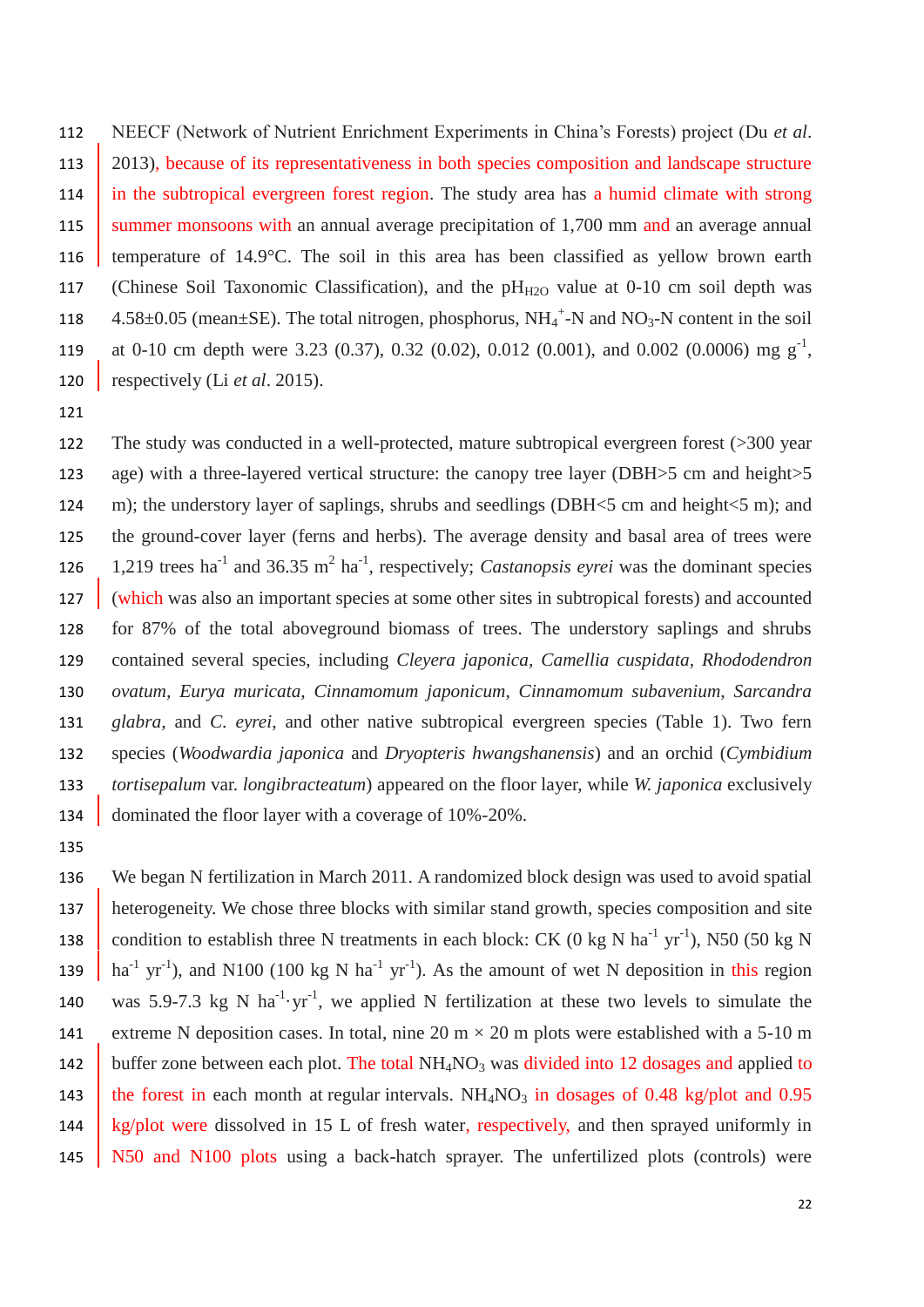146 similarly treated with 15 L of fresh water without  $NH<sub>4</sub>NO<sub>3</sub>$ .

147

#### 148 **2.2 Sampling and measurement**

 In March 2011, the species of all trees higher than 2 m in each plot were labelled and their initial DBH (1.3 m) was measured. Then, autonomous band dendrometers made of aluminium tape and springs were installed on trees with a DBH greater than 5 cm. After one month to allow the tapes and springs on the trees to become stable, we began to measure the 153 changes in the gaps on the tapes using vernier callipers (measured in July 2014) and then calculated tree DBH according to the following equation:

155 156

 $3.14 \times 10$  $DBH = DBH_1 + \frac{X_2 - X_1}{3.14 \times 10}$ 

157 where DBH<sub>1</sub> represents the initial DBH (cm) of trees measured in March 2011, and  $X_2$  and  $X_1$ 158 (mm) represent the widths of gaps on the tapes measured in July 2014 and at the beginning of 159 the experiment, respectively.

160

161 The basal area is a common indicator for weighing the biomass of trees. Therefore, tree basal 162 area increments were calculated to indicate the responses of tree biomass to the N fertilization. 163 First, to test community-level responses of tree layer to N fertilization, we calculated the sum 164 of total basal area increase  $(m^2 \text{ ha}^{-2} \text{ year}^{-1})$  of all trees in a plot after 3.4 years of N 165 fertilization and divided this value by the period of N fertilization (3.4 years) to obtain the 166 annual basal area increase rate of the trees (dead trees were not included). Second, relative 167 annual basal area growth rate (RGR,  $m^2 m^{-2}$  year<sup>-1</sup>) was used to eliminate the conceivable 168 interferential effects resulting from the differences in the number and size of original 169 individuals among plots according to the following equation, similar to Alvarez-Clare et al.'s 170 method (2013):

171 172

3.4  $RGR = \frac{\ln(2014 BA) - \ln(2011 BA)}{BAR}$ 

173 where RGR represents the relative annual basal area growth rate  $(m^2 m^2 year^{-1})$ , BA indicates 174 the sum of basal area of all trees in each plot, and 3.4 (years) is the N fertilization period. 175

176 Because *C. eyrei* was the only dominant species in the tree layer, we separated it from other 177 tree species and grouped its individuals into three classes based on their DBH values (i.e., 178 5-10 cm, 10-30 cm and >30 cm) to investigate the effects of N fertilization on the growth of 179 trees after removing the plant species and original size factors. During the monitoring of tree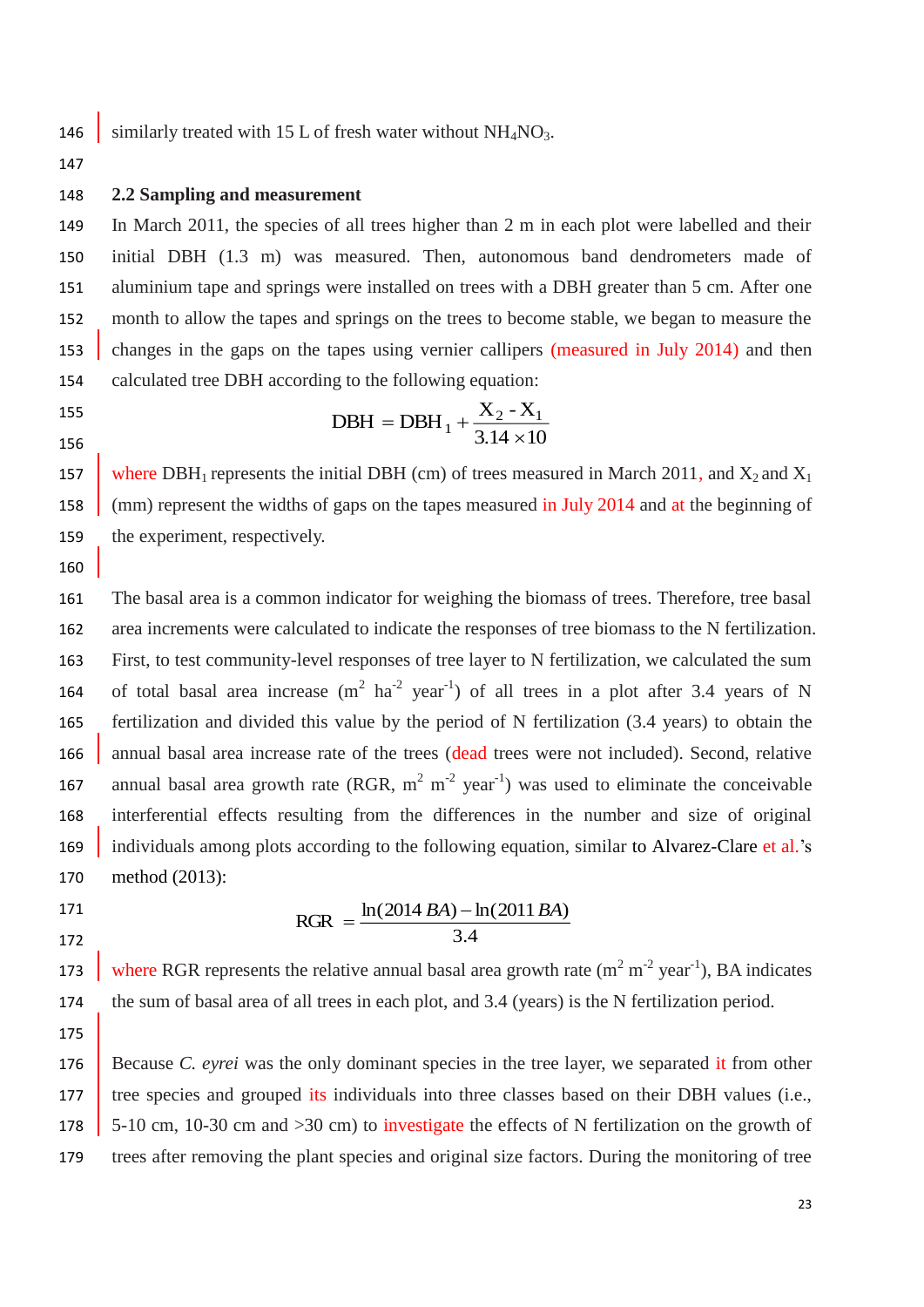growth, dead trees were recorded. Then, we calculated the aboveground biomass increments 181 of trees and the proportion of dead biomass using allometric equations (see Table S1).

 We examined the effects of N fertilization on understory tree saplings distributed in the plots according to their sizes and characteristics. For small trees with DBH<5 cm and height>2 m (defined as "saplings"), DBH was measured at the beginning of N fertilization and in July 2014. Then, annual basal area growth rate and RGR of saplings were calculated based on DBH changes. For very small trees or shrubs with DBH<5 cm and height<2 m (defined as 188 "shrubs/seedlings"), we set two 5 m  $\times$  5 m subplots in each plot along a diagonal direction and investigated the abundance, dominance, basal diameter (diameter at 10 cm above the ground), height and crown diameters of all shrubs/seedlings inside the subplots at two specific times. The first time was at the beginning of N fertilization (March 2011), and the second was in July 2014. The length, width and number of fern leaves were measured carefully in the above-mentioned subplots, and the allometric equations for seven dominant species were then obtained (Table S1). Because the average aboveground biomass of shrubs/seedlings and ferns showed no significant differences across three N treatments before N fertilization in March 2011, we regarded the distribution of these understory shrubs/seedlings and ferns to be homogeneous among the three treatments. Then we identified the effects of N fertilization by comparing the aboveground biomass of 199 shrubs/seedlings and ferns in 2014 among the different treatments. Meanwhile, to investigate 200 the canopy cover and understory light availability, we used a digital camera (Canon, Japan) 201 with a fisheye lens (Sigma circular fisheye) to take photographs of canopy. In each subplot, 202 we put the camera at 1m above ground and took 5 photos upwards from understory.

 In addition, to further explore the influences of N fertilization on plants' growth from biogeochemical aspect at the Discussion part, we measured soil N, P content and pH (for details, see "Methods of soil sampling and nutrient detection" in the Supplementary 207 | Materials).

# **2.3 Statistical analysis**

 We used an analysis of variance (ANOVA) to evaluate the effects of N fertilization on basal 211 area increments, RGR, aboveground biomass increments, proportion of dead trees, and aboveground biomass of shrubs/seedlings and ferns. Block and N treatment were both regarded as fixed factors in the statistical model. We excluded the interactions between block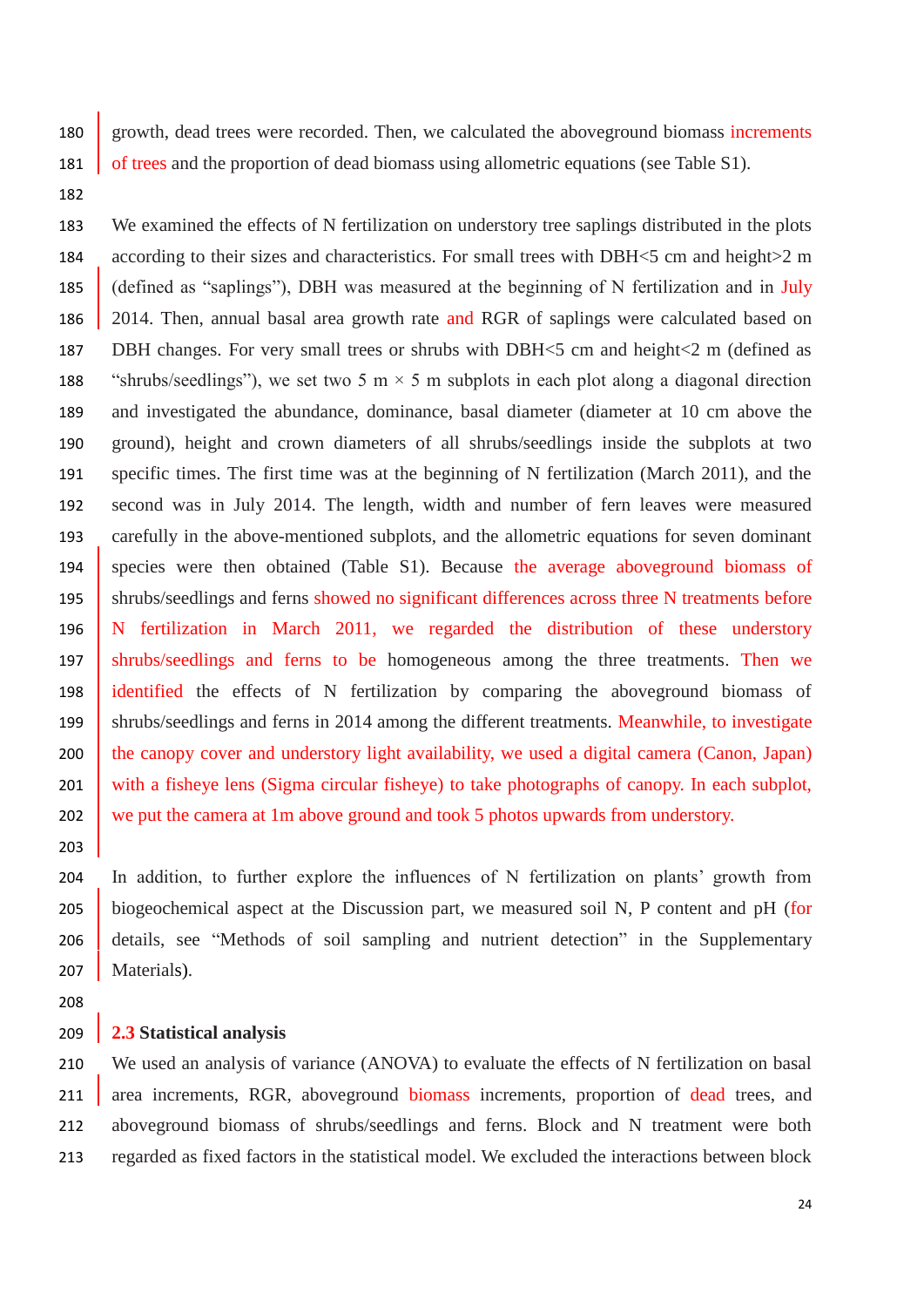214 and N treatment from the model because they do not have ecological meaning. Tukey's 215 honest significant difference (HSD) tests were used to conduct the multi-comparisons among 216 the three N treatments. For the estimation of canopy cover, we followed the detailed 217 procedures of weighted ellipsoidal method using the software of Hemisfer (version 2.16.6) to 218 obtain values of vertical total gap fraction (Fmv) which indicate the proportion of projected 219 light spots to the total projected area (Thimonier *et al .*2010). Then we obtained the values of 220 [1-Fmv] to indicate canopy cover. All statistical analyses were performed in R.3.2 (R) 221 Development Core Team, 2010), and all figures were drawn in SigmaPlot 12 (Systat, 2010).

222

224

231

245

223 **3 Results**

## 225 **3.1 Growth responses of trees to N fertilization**

226 The increments of absolute basal area, aboveground biomass and RGR of all trees at plot 227 level showed no significant response to N fertilization during 3.4-year N fertilization (Fig. 228  $\vert$  1a~c). Compared with the unfertilized plots, N50 and N100 fertilized plots showed a 229 tendency toward higher averaged proportions of dead trees' aboveground biomass despite no 230 significant difference between them (Fig. 1d).

232 Individuals of the dominant species *C. eyrei* with different initial DBH showed divergent 233 responses of absolute basal area increments and RGR to N fertilization (Fig. 2a-2f). The 234 small trees with a DBH of 5-10 cm growing under unfertilized plots showed greater basal 235 area increments than those growing under N fertilized plots (Fig. 2a,  $p_{\text{treat}}$  < 0.05). Specifically, 236 the N50 and N100 fertilization decreased the absolute basal area increments of small 237 individual trees at rates of 2.2  $\text{cm}^2 \text{ tree}^{-1} \text{ year}^{-1}$  and 1.98  $\text{cm}^{-2} \text{ tree}^{-1} \text{ year}^{-1}$ , respectively, which 238 indicated that the decreasing degrees of the absolute basal area of small trees reached 66.4% 239 and 59.5% in N50 and N100 plots. The small individual trees also showed a tendency toward 240 | lower averaged RGR in N fertilized plots although no significant difference was detected 241 between them (Fig. 2d,  $p_{\text{treat}} = 0.19$ ). Inconsistent with the negative responses of small trees to 242 N fertilization, the basal area increment and RGR of median *C. eyrei* individuals with DBH 243 of 10-30 cm and large *C. eyrei* individuals with DBH of >30cm showed no significant 244 responses to N fertilization (Fig. 2b-2c and 2e-2f, *ptreat* >0.05 in all cases).

# 246 **3.2 Growth responses of understory saplings, shrubs/seedlings, and ferns to N**  247 **fertilization**

248 Responses of understory saplings to N fertilization were similar to those of small dominant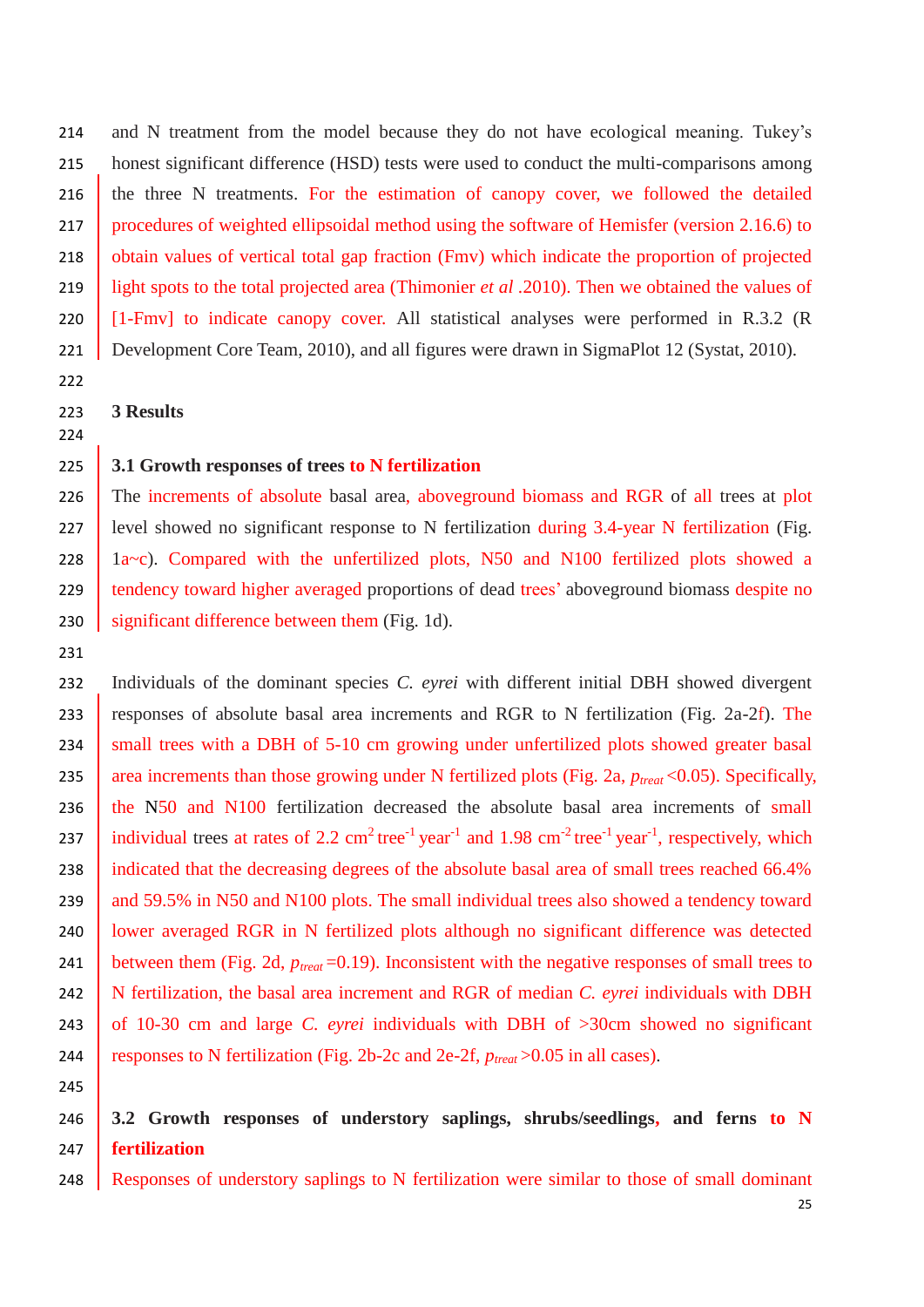249 trees*.* Although the annual absolute increments of basal area increments of saplings showed 250 no significant response to N fertilization (Fig. 3a,  $p=0.72$ ), the RGR of sapling growing in N50 and N100 plots showed a substantial decrease at rates of 0.021  $m^2 m^{-2}$  yr<sup>-1</sup> and 0.019  $m^2$ 252  $\left(m^{-2} \text{ yr}^{-1}\right)$ , respectively, compared to sapling growing in unfertilized plots (Fig. 3b,  $p_{\text{treat}}$ 253  $\vert$  0.001). In addition, a general negative effect of N fertilization also occurred on understory 254 shrubs and ground-cover ferns. The above ground biomass of seven predominant 255 shrubs/seedlings was drastically decreased by 69.4% and 79.1% in N50 and N100 fertilized 256 plots, respectively, compared with those in the unfertilized plots (Fig. 4a,  $p<0.01$ ). 257 Remarkably, the aboveground biomass of ground-cover ferns significantly declined by 92.4% 258  $\parallel$  and 93.4% in N50 and N100 fertilized plots (Fig. 4b,  $p<0.05$ ). 260 **4 Discussion**

# 262 **4.1 Growth responses of trees to N fertilization**

263 Nutrient limitation was generally determined through evaluating ecosystem feedbacks to 264 nutrient addition (Vitousek 1991; Santiago *et a.* 2012; Alvarez-Clare *et al*. 2013). When the 265 forest ecosystems showed a positive response to added nutrient, e.g., plant growth or rates of 266 physiological processes were promoted, the added nutrient then could be interpreted as 267 limiting to the ecosystem, otherwise, as not limiting to the ecosystem (Santiago 2015). We 268 initially expected positive growth responses of trees exposed to N fertilization in this 269 subtropical forest because N availability in the soil would be enhanced by N fertilization and 270 the potential N limitation of plants in the forest ecosystem could be alleviated. However, 271 contrary to our expectation, we did not observe strong positive growth responses of trees to N 272 fertilization (Figs. 1 and 2). Across individual trees of different sizes and plant growth forms, 273 we only observed substantial negative responses of small trees (5-10 cm DBH; Fig. 2a and 2d) 274 and saplings (Fig. 3a-3b) and weak responses of median and large trees ( $>10$  cm DBH) to N 275 fertilization (Fig. 2b-2c and 2f-2e), which further demonstrated that the growth of trees in this 276 old-aged subtropical forest was not essentially limited by N as hypothesized.

278 Contrasted with previous positive responses of trees to N fertilization in boreal and temperate forests which were considered as N limited ecosystems (Högberg *et al*. 2006; Thomas *et al*. 2010; BassiriRad *et al*. 2015), our finding of the unchanged responses of trees to N fertilization was partly consistent with observations of trees from tropical forests (e.g., Santiago *et al*. 2012; Alvarez-Clare *et al*. 2013). Studies from mature tropical forests have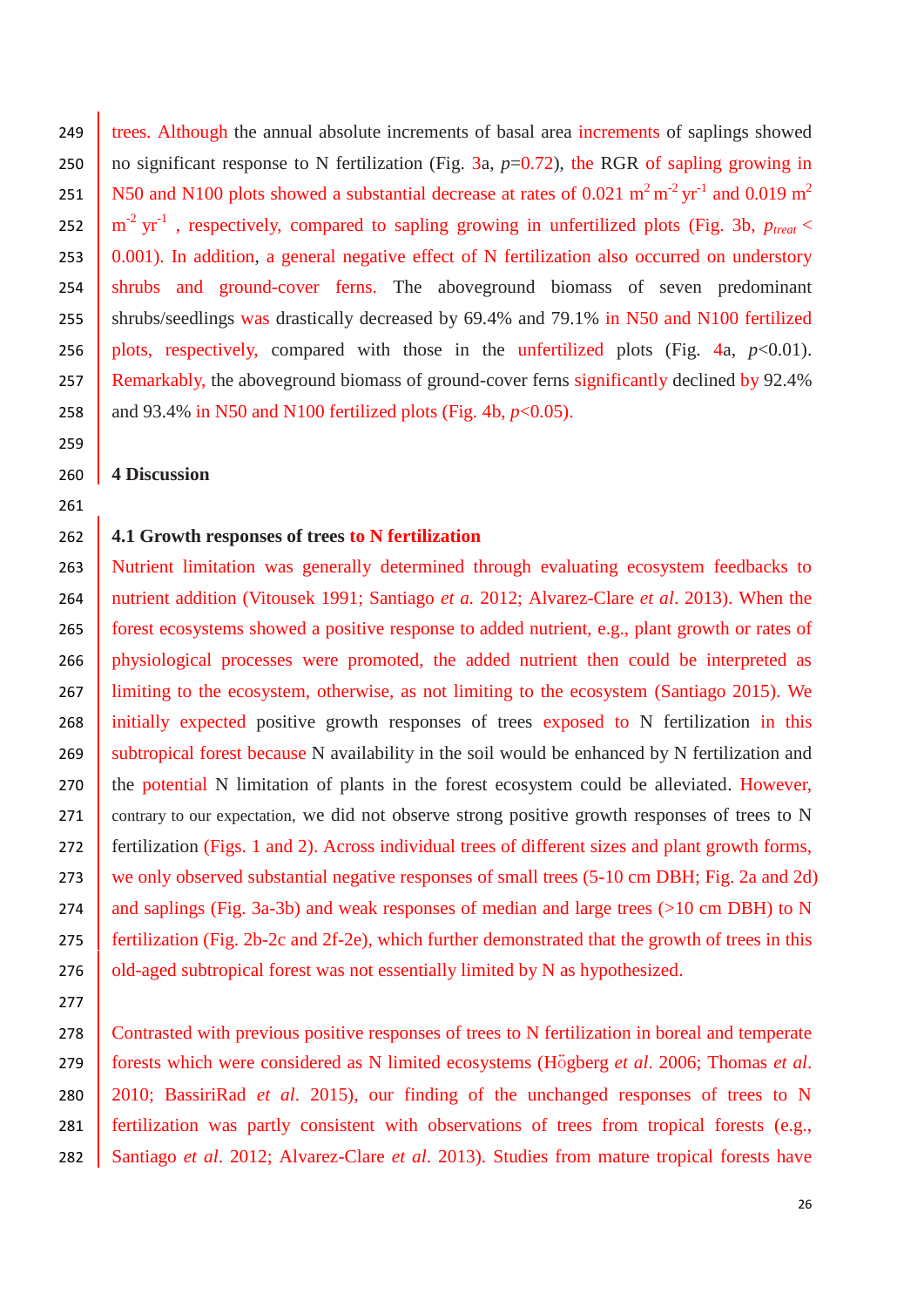283 revealed that P availability was a critical element shaping tree species distribution and productivity (Santiago 2016; Dalling *et al.* 2016). Given the similar high-weathered soil properties, humid climatic conditions and dominant evergreen broadleaf trees in mature 286 subtropical forest as those in wet tropical forest, we [speculated](javascript:void(0);) that P limitation rather than N limitation, might have played a key role in influencing growth of plants in subtropical forest.

289 As a supplement, we used a P fertilization experiment conducted in another subtropical forest 290 with similar community structure nearby our experiment site to check if P limits plant growth. 291 We applied 50 kg ha<sup>-1</sup> yr<sup>-1</sup> P (P<sub>2</sub>O<sub>5</sub>) to the forest and measured the growth of the dominant tree species (*C. sclerophylla*) following the same steps presented in the 'Materials and methods' section in this paper. After two years' P fertilization, we found that the annual absolute basal area increments and relative basal area in P fertilized plots were 56.0% and 101.5% higher, respectively, than in unfertilized plots (*p*=0.02 and *p*=0.03, respectively, unpublished data). Our results from N fertilization and the supplementary P fertilization experiments indicate that plant growth in subtropical forest ecosystems might be highly limited by P, although it is in great need for further verification in the next studies. Similarly, limitation of other nutrients, such as K (potassium) which was highlighted in tropical forests, 300 and their combination as well as heterogeneous nutrient limitation of specific species and plant growth forms may warrant further consideration in subtropical forests (Wright *et al.* 2011; Santiago *et al.* 2012; Alvarez-Clare *et al*. 2013).

 Moreover, the high spatial heterogeneity in old-aged subtropical forest, similar to tropical forests, could be a possible explanation for the lack of significant responses of plot-averaged basal area growth, RGR, aboveground biomass of trees with a DBH of >5cm and the proportion of dead trees to N fertilization. In eastern China, the distributions of subtropical forest stands are quite topographically fragmented, while relative flat stands are required to avoid N losses and minimize spatial heterogeneity among experimental treatments. The actual distribution and topography of the subtropical forests limited the number of 311 replications in the N fertilization experiment. This limitation might reduce the statistic power 312 of N treatment on plot-averaged plant growth rate which has been pointed out in previous studies (Alvarez-Clare *et al*. 2013). Hence, long-term monitoring of the trees might provide 314 another choice for accurate evaluating of the forest dynamics with N fertilization.

**4.2 Growth responses of small trees, understory saplings, shrubs/seedlings and ferns to**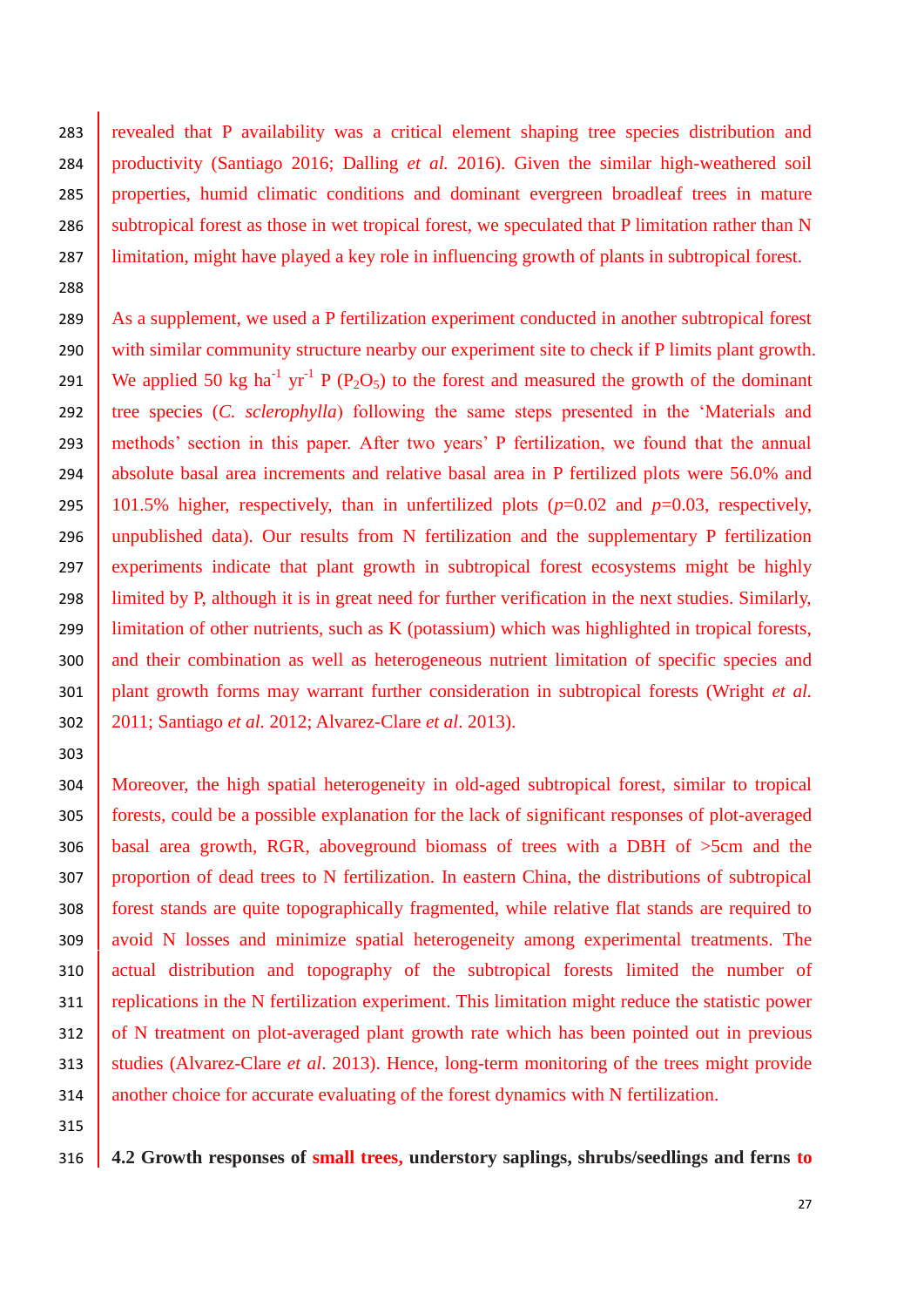# **N fertilization**

# 

 Although the positive responses of small or juvenile trees to nutrient fertilization has been reported in boreal, temperate and tropical forest (e.g., Högberg *et al.* 2006; Bedison & McNeil 2009; Alvarez-Clare *et al*. 2013), our results showed a remarkable negative effect of 322 N fertilization on small-sized plants including trees, understory saplings, shrubs/seedlings and ferns. During our field investigation, we also found that the average proportion of dead trees (Fig. 1d) tended to increase in N fertilized plots although the result was not statistically significant ( $p_{\text{treat}}$  =0.50). Additionally, the ground-cover ferns in N100 plots almost disappeared after 3.4-year N fertilization (personal observation). Given the high stand density 327 in this mature subtropical forest, we suggest that N fertilization might potentially lead to increased self- and alien-thinning of individuals through decreasing understory light availability.

331 The pivotal role of light availability in the eco-physiological processes of understory growth forms has been widely recognized (Santiago 2015). Due to the limited light availability, understory plants may not be able to incorporate the added nutrient and promote their photosynthetic rates (Alvarez-Clare *et al*. 2013). Nevertheless, a study conducted in tropical forest with thick canopy showed that photosynthetic process could be enhanced by nutrient 336 addition even under low light availability (Pasquini & Santiago 2012). In a sharp contrast, the 337 study conducted in an Australian rainforest revealed that understory seedlings increased growth when the light availability was high, but showed no significant response to nutrient fertilization in low lights (Thompson *et al.* 1988). These studies, together with our field 340 observations, suggest that the growth of understory plants is largely co-limited by nutrient 341 and light availability in the local environment. Further, our results of forest canopy cover estimated by photographic fisheye showed no significant differences between unfertilized 343 (0.77 $\pm$ 0.01) and N fertilized plots (0.76 $\pm$ 0.04 and 0.72 $\pm$ 0.01 in N50 and N100 plots, respectively), which was consistent with the findings of Lu et al. (2010). Although the understory light irradiance fluctuated largely during a day and was very hard to detect precisely, our measurements of forest canopy cover provided a rough evaluation for light availability. The results might indicate that other factors in addition to the low light 348 availability in this old-aged forest had also played a crucial role in influencing understory plants during 3.4 years' N fertilization.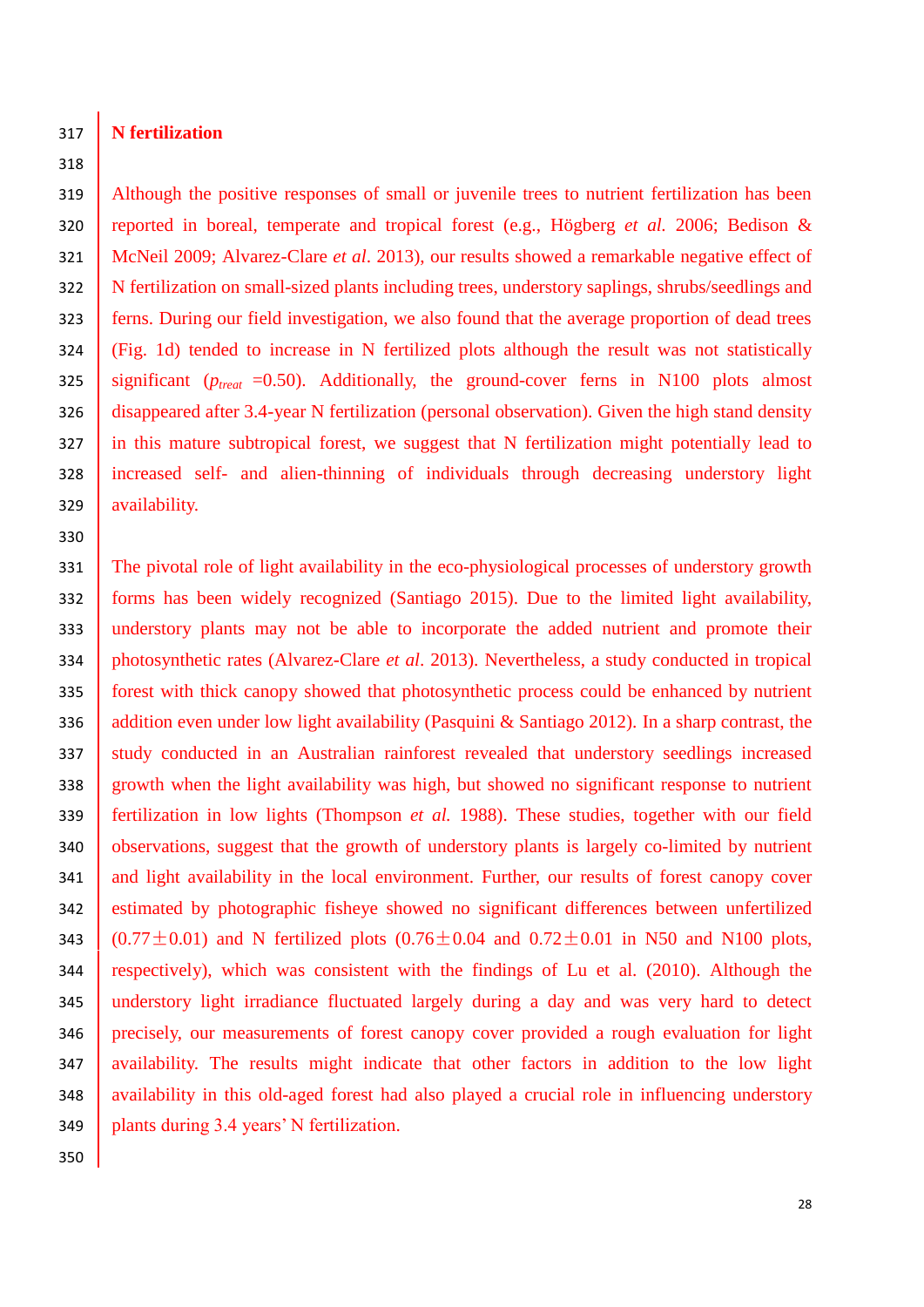## 351 **4.3 Potential N saturation and plant growth**

352 The striking biomass reduction of the understory plants, especially ferns, in response to N 353 fertilization in our study well corroborated the similar findings in an old-aged tropical forest 354 at Mt. Dinghushan in China (Lu et al., 2010). Also, consistent with previous studies obtained 355 from boreal, temperate and tropical forests (Rainey *et al.* 1999; Alvarez-Clare *et al.* 2013; 356 Dirnböck *et al.* 2014), our experiment revealed that understory small-sized plants responded 357 sensitively to nutrient fertilization, which might indicate a possibility of N saturation in the 358 subtropical forest. According to the definition of N saturation addressed by Aber et al. (1989), 359 the drastic decrease of understory ferns, shifted composition of understory plant community, 360 and cation imbalances of understory species after 7 years' chronic N fertilization at Harvard 361 Forest, USA, could be interpreted as useful indicators of N saturation (Rainey *et al.* 1999). 362 Moreover, a 6-year N fertilization experiment in an old-aged tropical forest at Mt. 363 | Dinghushan also showed signs of N saturation, such as significant increases in nitrate  $(NO<sub>3</sub>-)$ 364 leaching, inorganic N concentration and N2O emissions of soils, and soil acidification (Lu *et*  365 *al.* 2014; Chen *et al.* 2015). In our experiment, we observed mild soil acidification and 366 increased soil N concentration in high N fertilized plots (Fig. S1). Combined with the 367 negative responses of understory plants, we suggest that the 3.4-year N fertilization in this 368 mature subtropical forest site has potentially caused N saturation, but further observations are 369 required.

# 370

372

# 371 **5. Conclusion**

373 Contrasting growth responses among plant growth forms to N fertilization were present in the 374 mature subtropical evergreen forest in this study. Overall growth of trees at the plot level 375 showed no significant responses to the N fertilization; however, if the dominant tree species 376 *C. eyrei* was grouped into three DBH classes, the basal area increment of small trees with a 377 **DBH** of 5-10 cm declined 66.4% and 59.5% in N50 and N100 fertilized plots, respectively, 378 while the growth of median and large trees with a DBH of  $>10$  cm showed weakly responses 379 to N fertilization. The growths of understory saplings, shrubs/seedlings, and ground-cover 380 ferns showed a negative response to N fertilization. Our results indicated that N might not be 381 a limited nutrient in this subtropical forest and that other nutrient and light availability may 382 potentially co-limit growth of plants with different growth forms. Our data also suggested 383 that even short-term N fertilization might have caused N saturation in this mature subtropical 384 forest and the limitation of other nutrients might be amplified with increasing N addition.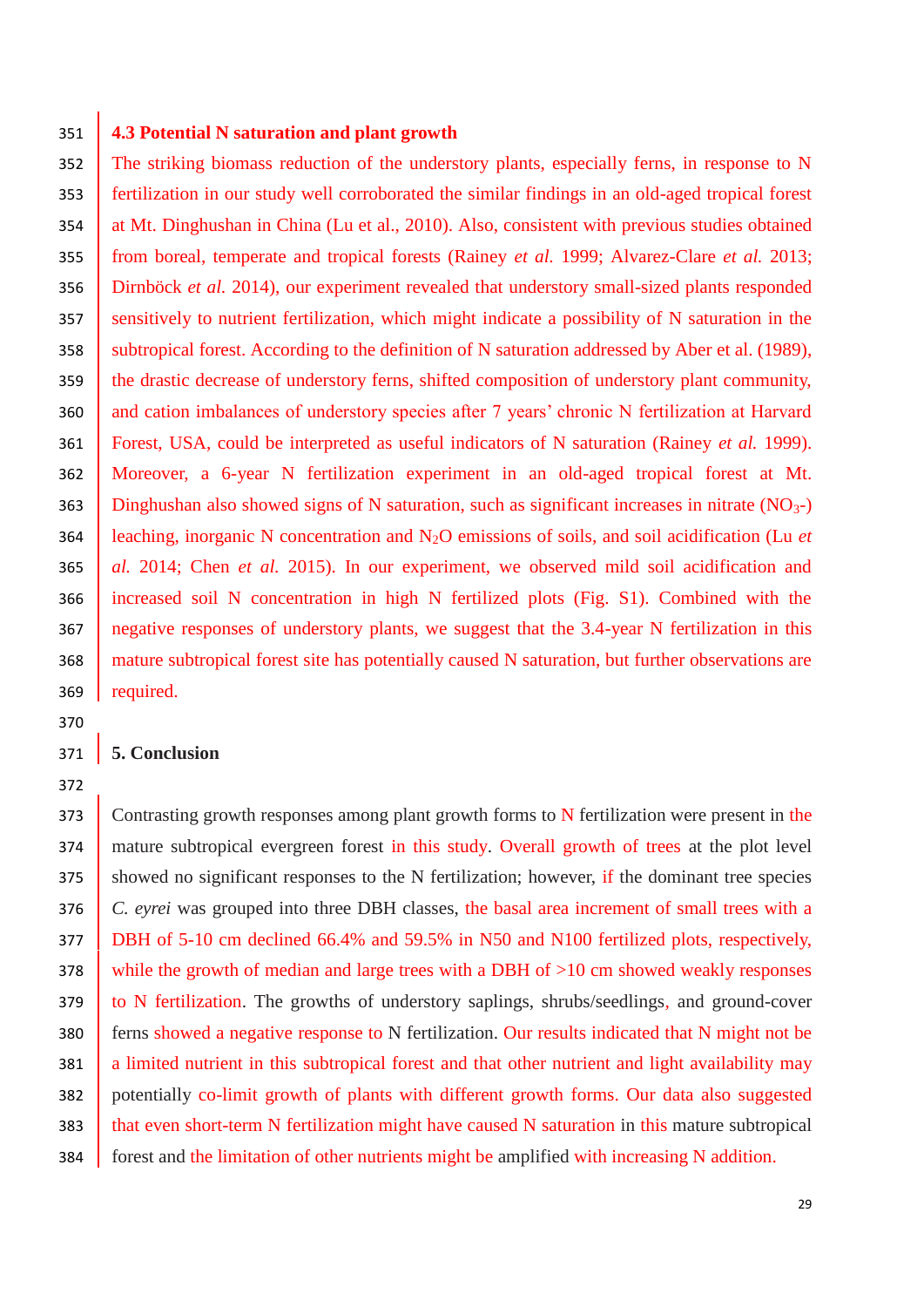*Funding:* This study was funded by the National Natural Science Foundation of China (31321061 and 31330012).

 *Acknowledgements:* We wish to thank Bernhard Schmid, Gianalberto Losapio, Lilian Dutoit, Peter Schmid and Jessica Baby for their helpful suggestions on the manuscript, and the editor 391 and two anonymous reviewers for their insightful comments that greatly improved this manuscript. We also thank the Sino-German Center for Research Promotion for the participation in a summer school in Jingdezhen (GZ1146).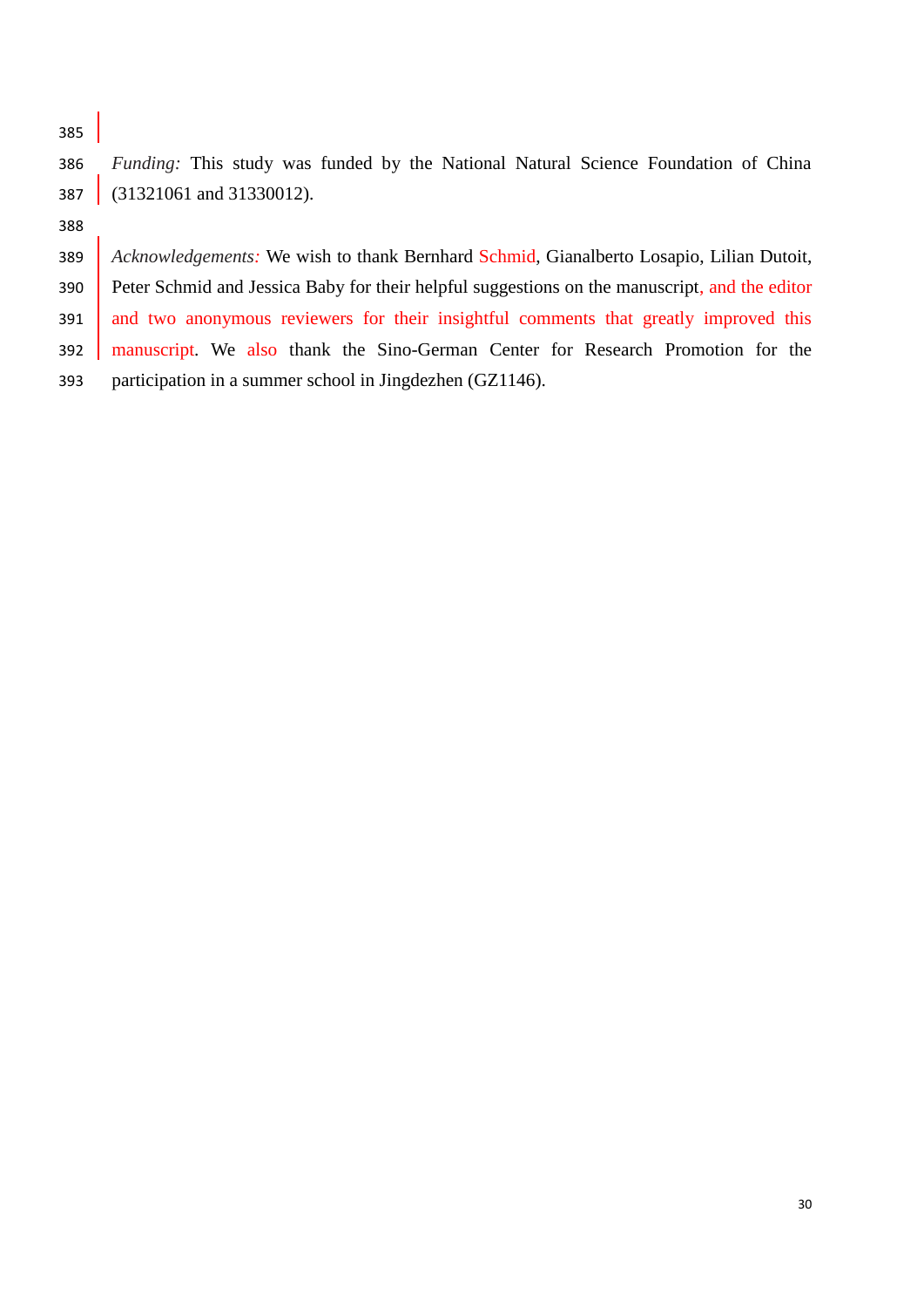#### **References**

- Aber, J., McDowell, W., Nadelhoffer, K., Magill, A., Berntson, G., Kamakea, M., McNulty, S., Currie, W., Rustad, L., and Fernandez, I.: Nitrogen saturation in temperate forest ecosystems: hypotheses revisited, BioScience, 48, 921-934, 1998.
- Alvarez-Clare, S., Mack, M.C., and Brooks, M.: A direct test of nitrogen and phosphorus limitation to net primary productivity in a lowland tropical wet forest, Ecology, 94, 1540-1551, 2013.
- BassiriRad, H., Lussenhop, J.F., Sehtiya, H.L., and Borden, K.K.: Nitrogen deposition potentially contributes to oak regeneration failure in the Midwestern temperate forests of 403 the USA, Oecologia, 177, 1-11, 2015.
- Bedison, J.E., and McNeil, B.E.: Is the growth of temperate forest trees enhanced along an ambient nitrogen deposition gradient?, Ecology, 90, 1736-1742, 2009.
- Bobbink, R., Hicks, K., Galloway, J., Spranger, T., Alkemade, R., Ashmore, M., Bustamante, M., Cinderby, S., Davidson, E., and Dentener, F.: Global assessment of nitrogen 408 deposition effects on terrestrial plant diversity: a synthesis, Ecol. Appl., 20, 30-59, 2010.
- Chen, H., Gurmesa, G.A., Zhang, W., Zhu, X.M., Zheng, M.H., Mao, Q.G., Zhang, T., and 410 Mo, J.M.: Nitrogen saturation in humid tropical forests after 6 years of nitrogen and phosphorus addition: Hypothesis testing, Functional Ecol., 30(2), 305-313, 2015.
- Dalling, J. W., Heineman, K. Lopez, O. R., Wright, S. J., and Turner, B. L. in : The Paradigm of Phosphorus Limitation, Tropical tree physiology, eds. Goldstein, G., and Santiago, L.S., Springer International Publishing, Switzerland, pp.261-274, 2016.
- Dirnböck, T., Grandin, U., Bernhardt‐Römermann, M., Beudert, B., Canullo, R., Forsius, M., Grabner, M.T., Holmberg, M., Kleemola, S., and Lundin, L.: Forest floor vegetation response to nitrogen deposition in Europe, Global Change Biol., 20, 429-440, 2014.
- Du, E.Z., Zhou, Z., Li, P., Hu, X.Y., Ma, Y.C., Wang, W., Zheng, C.Y., Zhu, J.X., He, J.S., and Fang, J.Y.: NEECF: a project of nutrient enrichment experiments in China's forests, J. Plant Ecol., 6, 428-435, 2013.
- Du, E.Z., Liu, X.Y., and Fang, J.Y.: Effects of nitrogen additions on biomass, stoichiometry and nutrient pools of moss *Rhytidium rugosum* in a boreal forest in Northeast China, Environ. Poll., 188, 166-171, 2014.
- Fowler, Z. K., Adams, M. B., and Peterjohn, W. T.: Will more nitrogen enhance carbon storage in young forest stands in central Appalachia?, For. Ecol. Manage., 337, 144-152, 2015.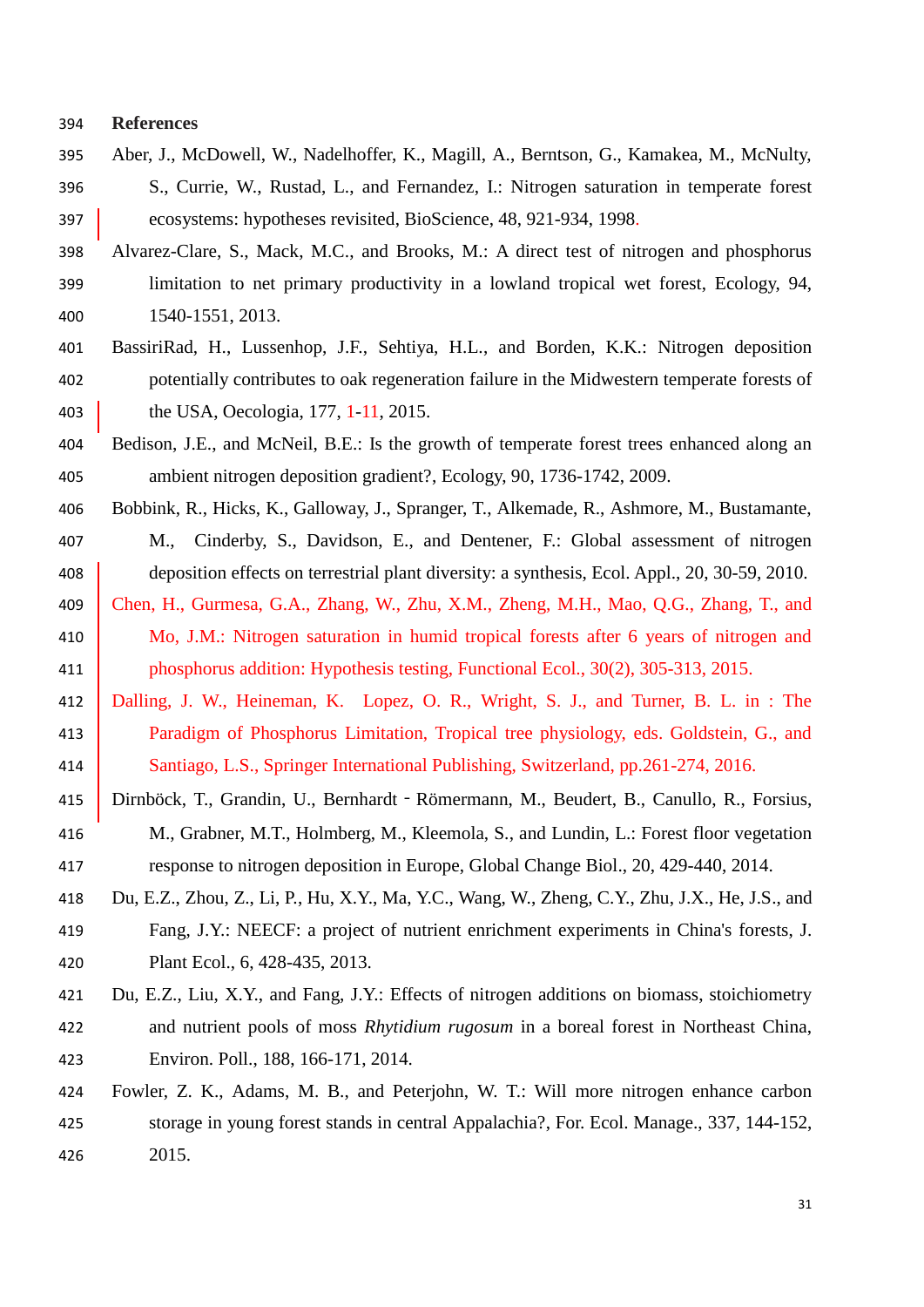- Galloway, J.N., Dentener, F.J., Capone, D.G., Boyer, E.W., Howarth, R.W., Seitzinger, S.P., Asner, G.P., Cleveland, C., Green, P., and Holland, E.: Nitrogen cycles: past, present, and future, Biogeochemistry., 70, 153-226, 2004.
- Gu, F.X., Zhang, Y.D., Huang, M., Tao, B., Yan, H.M., Guo, R., and Li., J.: Nitrogen deposition and its effect on carbon storage in Chinese forests during 1981–2010, Atmos. Environ., 123, 171-179, 2015.
- Huang, Y.M., Kang, R., Mulder, J., Zhang, T., and Duan, L.: Nitrogen saturation, soil acidification, and ecological effects in a subtropical pine forest on acid soil in southwest China, J. Geophys. Res., 120, 2457-2472, 2015.
- Högberg, P., Fan, H.B., Quist, M., Binkley, D., and Tamm, C. O.: Tree growth and soil 437 acidification in response to 30 years of experimental nitrogen loading on boreal forest, Global Change Biol., 12, 489-499, 2006.
- 439 Li, P., Han, W.X., Zhang, C., Tian, D., Xu, X.X., and Fang, J.Y.: Nutrient resorption of Castanopsis eyrei varies at the defoliation peaks in spring and autumn in a subtropical forest, Anhui, China, Ecol. Res., 30, 111-118, 2015.
- Liu, X.J., Zhang, Y., Han, W.X., Tang, A.H., Shen, J.L., Cui, Z.L., Vitousek, P., Erisman, J. W., Goulding, K., and Christie, P.: Enhanced nitrogen deposition over China, Nature, 494, 459-462, 2013.
- Lu, X.K., Mao, Q.G., Gilliam, F. S., Luo, Y.Q., and Mo, J.M.: Nitrogen deposition contributes to soil acidification in tropical ecosystems, Global Change Biol., 20, 3790-3801, 2014.
- Lu, X.K., Mo, J.M., Gilliam, F.S., Zhou, G.Y., and Fang, Y.T.: Effects of experimental nitrogen additions on plant diversity in an old‐growth tropical forest, Global Change Biol., 16, 2688-2700, 2010.
- Magill, A. H., Aber, J. D., Berntson, G. M., McDowell, W. H., Nadelhoffer, K. J., Melillo, J. M., and Steudler, P.: Long-term nitrogen additions and nitrogen saturation in two 453 temperate forests, Ecosystems, 3, 238-253, 2000.
- Magnani, F., Mencuccini, M., Borghetti, M., Berbigier, P., Berninger, F., Delzon, S., Grelle, A., Hari, P., Jarvis, P. G., and Kolari, P.: The human footprint in the carbon cycle of temperate and boreal forests, Nature, 447, 849-851, 2007.
- Pasquini, S., and Santiago, L.: Nutrients limit photosynthesis in seedlings of a lowland tropical forest tree species, Oecologia, 168, 311-319, 2012.
- Rainey, S. M., Nadelhoffer, K. J., Silver, W. L., and Downs, M. R.: Effects of chronic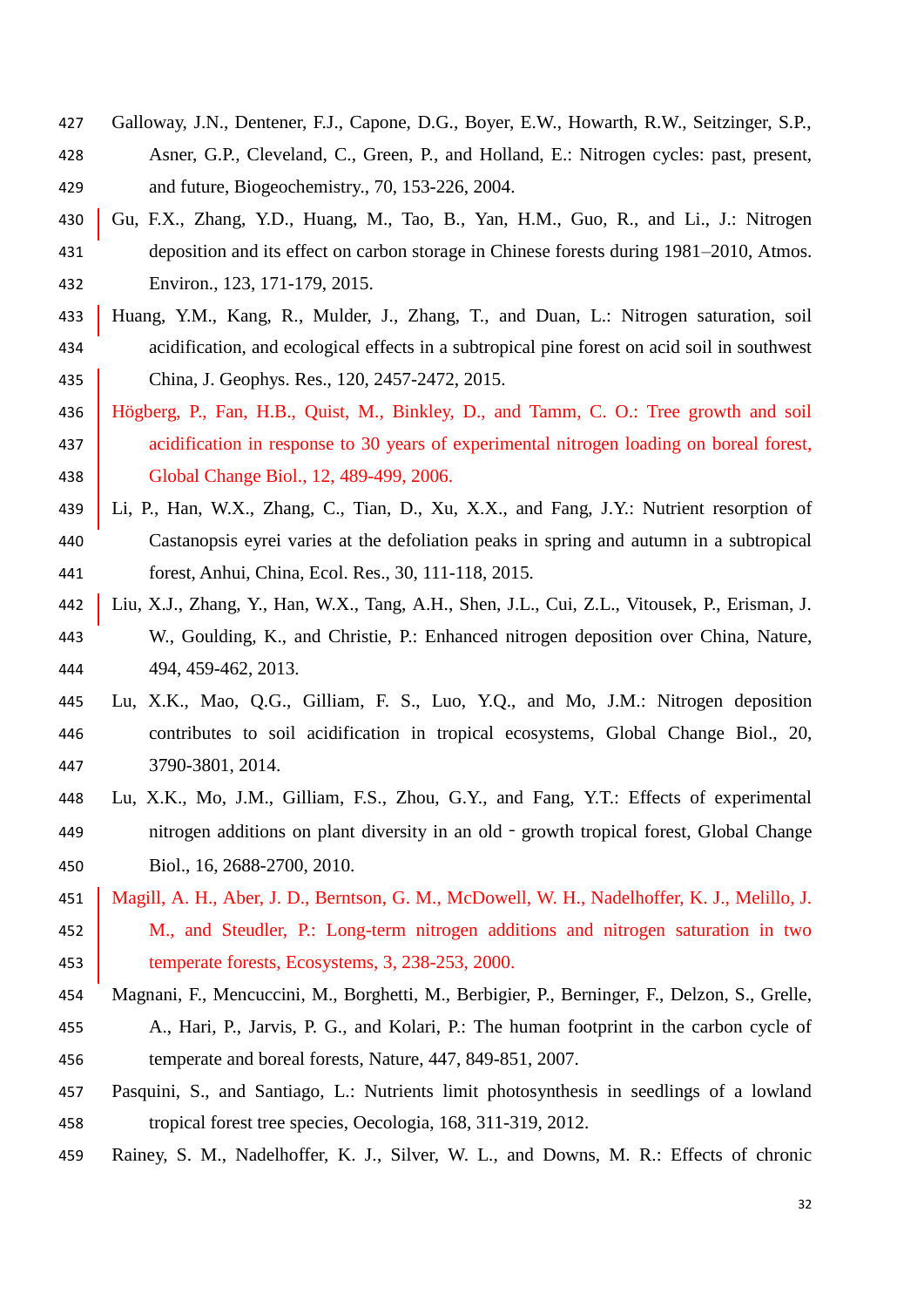- nitrogen additions on understory species in a red pine plantation, Ecol. Appl., 9, 949-957, 1999.
- Santiago, L.S., Wright, S.J., Harms, K.E., Yavitt, J.B., Korine, C., Garcia, M.N., and Turner, B.L.: Tropical tree seedling growth responses to nitrogen, phosphorus and potassium **addition, J. Ecol., 100, 309-316, 2012.**
- Santiago, L. S.: Nutrient limitation of eco-physiological processes in tropical trees, Trees, 29, 1291-1300, 2015.
- 467 Santiago, L. S., and Goldstein, G.: Is Photosynthesis Nutrient Limited in Tropical Trees? Tropical tree physiology, Springer International Publishing, 299-318, 2016.
- Strengbom, J., and Nordin, A.: Commercial forest fertilization causes long-term residual 470 effects in ground vegetation of boreal forests, For. Ecol. Manage., 256, 2175-2181, 2008.
- 472 | Thompson, W., Stocker, G.C., and Kriedemann, P.E.: Growth and photosynthetic response to light and nutrients of *flindersia brayleyana* F. Muell., a rainforest tree with broad 474 tolerance to sun and shade, Funct Plant Boil., 15, 299-315, 1988.
- Thomas, R.Q., Canham, C.D., Weathers, K.C., and Goodale, C.L.: Increased tree carbon <sup>476</sup> storage in response to nitrogen deposition in the US, Nature Geosci., 3, 13-17, 2010.
- Vitousek, P. M., and Howarth, R. W.: Nitrogen limitation on land and in the sea: how can it occur? Biogeochemistry, 13, 87-115, 1991.
- Wright, R. F., and Tietema, A.: Ecosystem response to 9 years of nitrogen addition at Sogndal, Norway, For. Ecol. Manag., 71, 133-142, 1995.
- Wright, S.J., Yavitt, J.B., Wurzburger, N., Turner, B.L., Tanner, E.V., Sayer, E.J., Santiago, L.S., Kaspari, M., Hedin, L.O., and Harms, K.E.: Potassium, phosphorus, or nitrogen limit root allocation, tree growth, or litter production in a lowland tropical forest, Ecology, 92,1616-1625, 2011.
- Wurzburger, N., and Wright, S. J.: Fine‐root responses to fertilization reveal multiple nutrient limitation in a lowland tropical forest, Ecology, 96, 2137-2146. 2015.
- 487 | Yu, G.R., Chen, Z., Piao, S.L., Peng, C.H., Ciais, P., Wang, Q.F., Li, X.R., and Zhu, X. J.: **High carbon dioxide uptake by subtropical forest ecosystems in the East Asian monsoon** region, P. Natl. Acad. Sci. USA, 111, 4910-4915, 2014.

# Zhou, G.Y., Peng, C.H., Li, Y.L., Liu, S.Z., Zhang, Q.M., Tang, X.L., Liu, J.X., Yan, J.H., Zhang, D.Q., Chu, and G.W.: A climate change-induced threat to the ecological resilience of a subtropical monsoon evergreen broad-leaved forest in Southern China,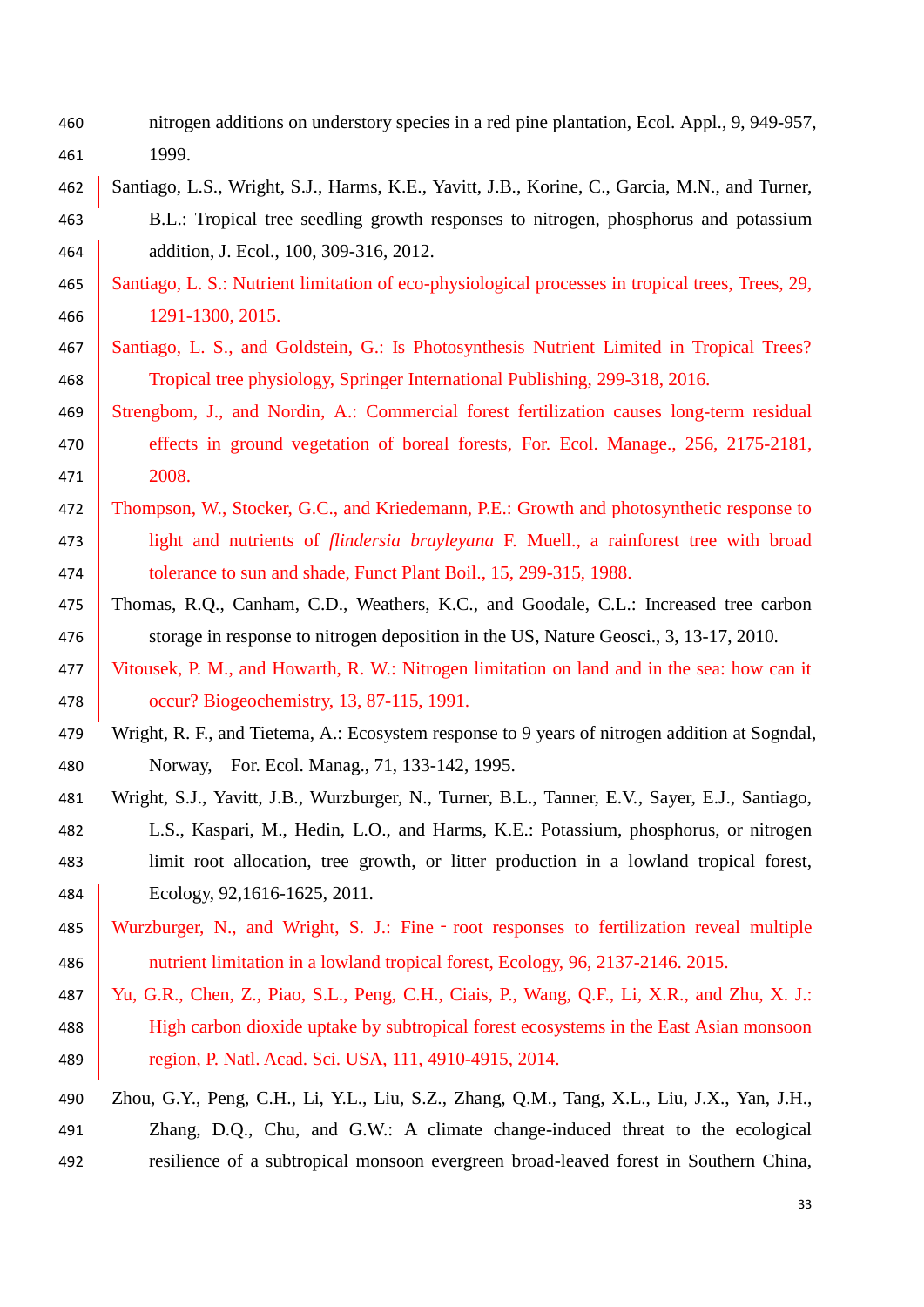493 Global Change Biol., 19, 1197-1210, 2013.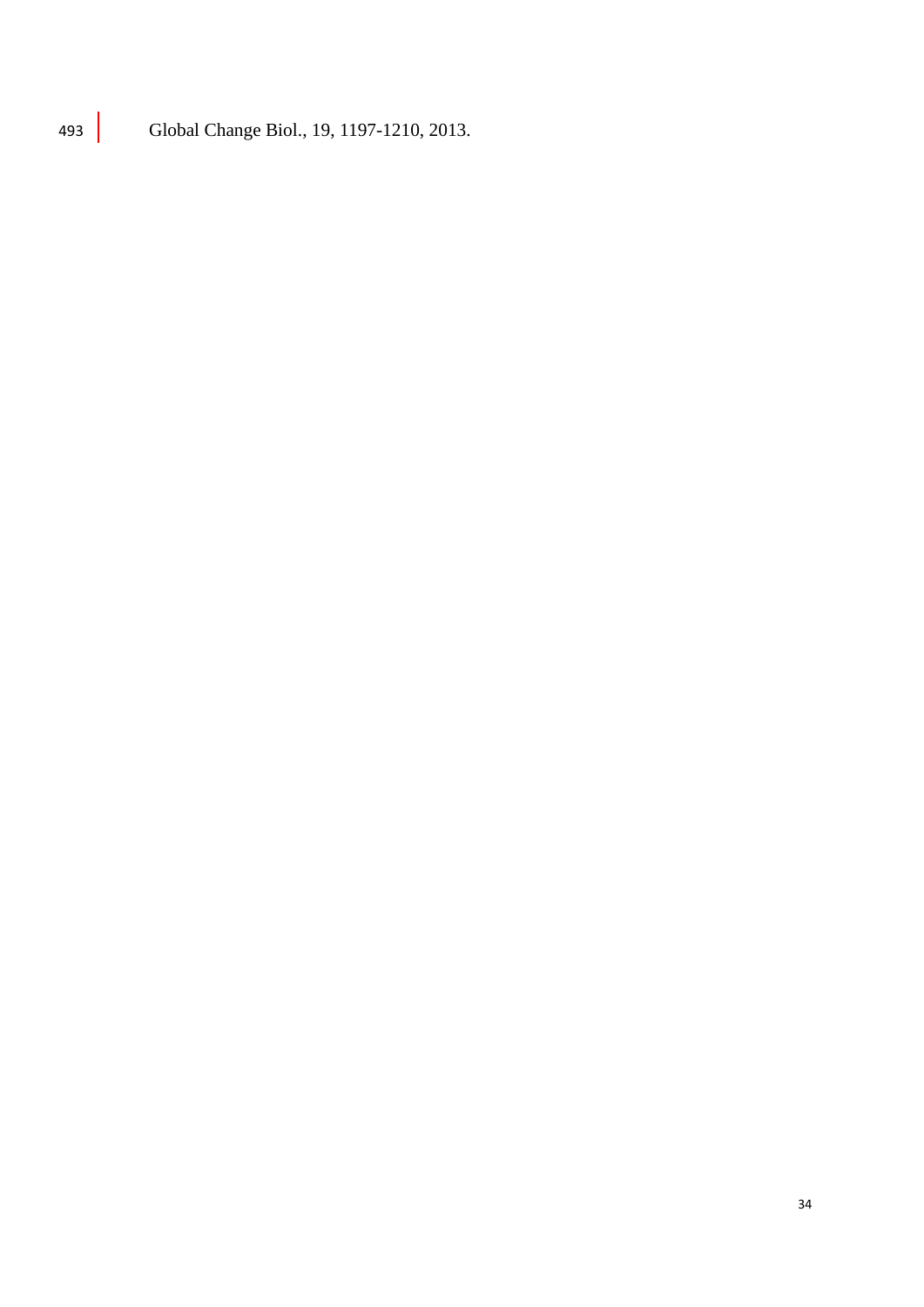494 **Table 1** Growth measurements for four plant growth forms in this study before N fertilization. 495 Numbers in the tables represent means (or mean  $\pm$  (standard error), *n*=9) of plants across all 496 plots. TBA: total basal area of trees; DBH: diameter at breast height (1.3 m); Basal diameter: 497 diameter at 10 cm above the ground.

| Growth forms            | Species              | Growth variable     |                     |                   |
|-------------------------|----------------------|---------------------|---------------------|-------------------|
|                         |                      | TBA $(m^2 ha^{-1})$ | DBH (cm)            | Height (m)        |
| <b>Trees</b>            | Castanopsis eyrei    | $32.5 \pm 2.7$      | $15.7 \pm 3.6$      | $11.8 \pm 2.1$    |
| Saplings                | C. eyrei             | $0.61 \pm 0.10$     | $3.81 \pm 0.04$     | $2.59 + 0.06$     |
|                         |                      | Coverage (%)        | Basal diameter (mm) | Height (cm)       |
| Shrubs &<br>Seedlings   | Cleyera japonica     | 2.89                | $9.24 \pm 5.13$     | $79.8 \pm 40.82$  |
|                         | Camellia cuspidata   | 8.60                | $7.01 \pm 0.62$     | $60.1 \pm 4.37$   |
|                         | Rhododendron ovatum  | 5.97                | $16.81 \pm 8.91$    | $167.5 \pm 65.02$ |
|                         | Eurya muricata       | 3.04                | $7.00 \pm 1.57$     | $111.0 \pm 38.16$ |
|                         | Cinnamomum japonicum | 2.85                | $4.44 \pm 1.46$     | $51.1 \pm 26.59$  |
|                         | Cinnamomum           | 5.03                | $2.77 \pm 0.64$     | $29.9 \pm 7.54$   |
|                         | Sarcandra glabra     | 2.92                | $3.60 \pm 0.11$     | $35.7 \pm 3.69$   |
| Density (shoots $m-2$ ) |                      |                     |                     |                   |
| Ferns                   | Woodwardia japonica  | $1.19 \pm 0.23$     |                     |                   |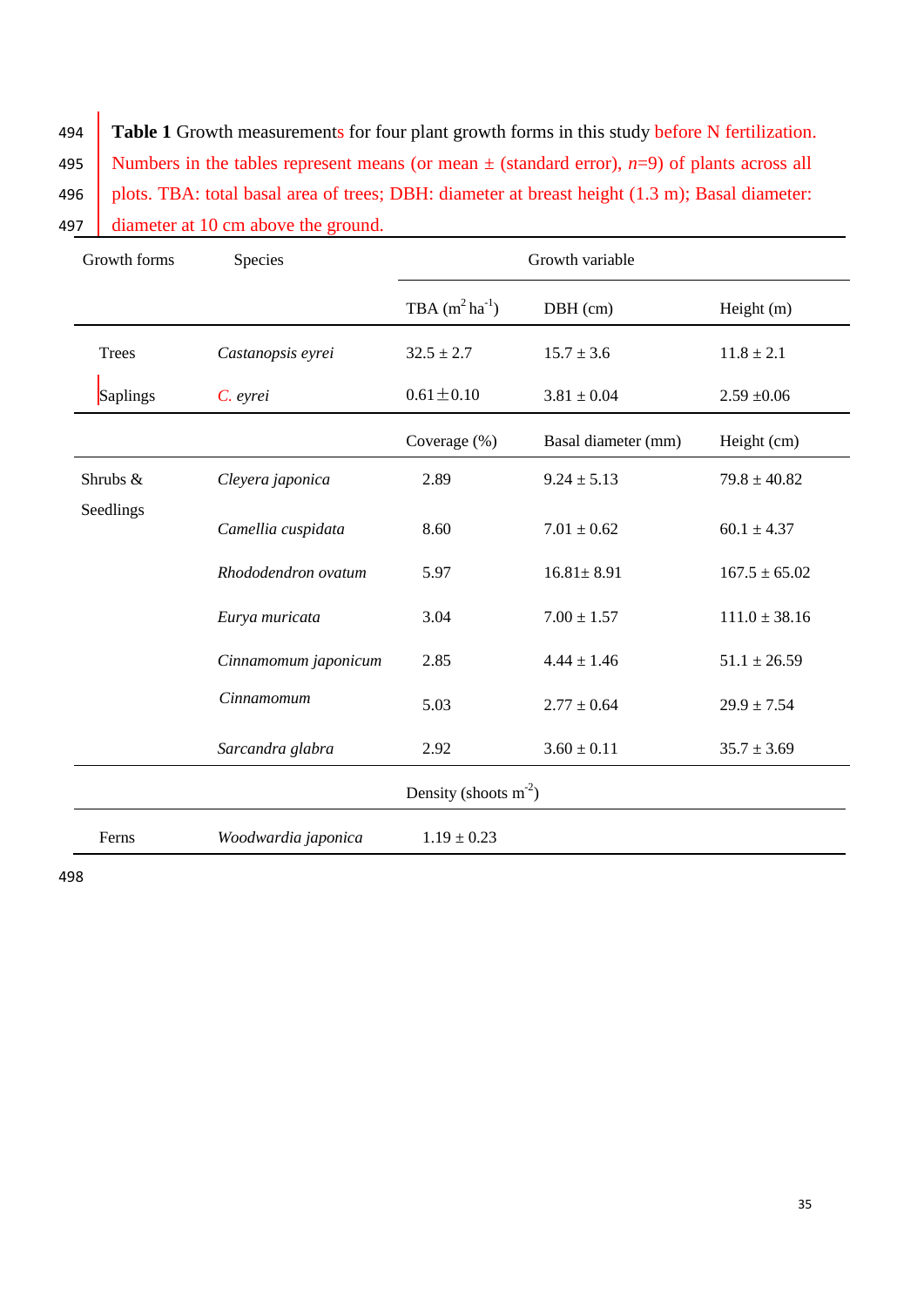499 **Figure 1** Effects of N fertilization on the growth and mortality of all trees (mean ± se). (a) Absolute basal 500 area increase of all trees; (b) aboveground biomass increase of all trees; (c) relative growth rate of total tree 501 basal area; and (d) the proportion of all dead trees. The proportion of dead trees was calculated using the 502 aboveground biomass of all dead trees during the experiment divided by the total aboveground biomass of 503 all trees in 2014. Numbers in these figures indicate the results of ANOVA. The N treatment on x-axis 504 represents three levels of N fertilization: CK (0 kg N ha<sup>-1</sup> yr<sup>-1</sup>), N50 (50 kg N ha<sup>-1</sup> yr<sup>-1</sup>) and N100 (100 kg 505 N ha<sup>-1</sup> yr<sup>-1</sup>).



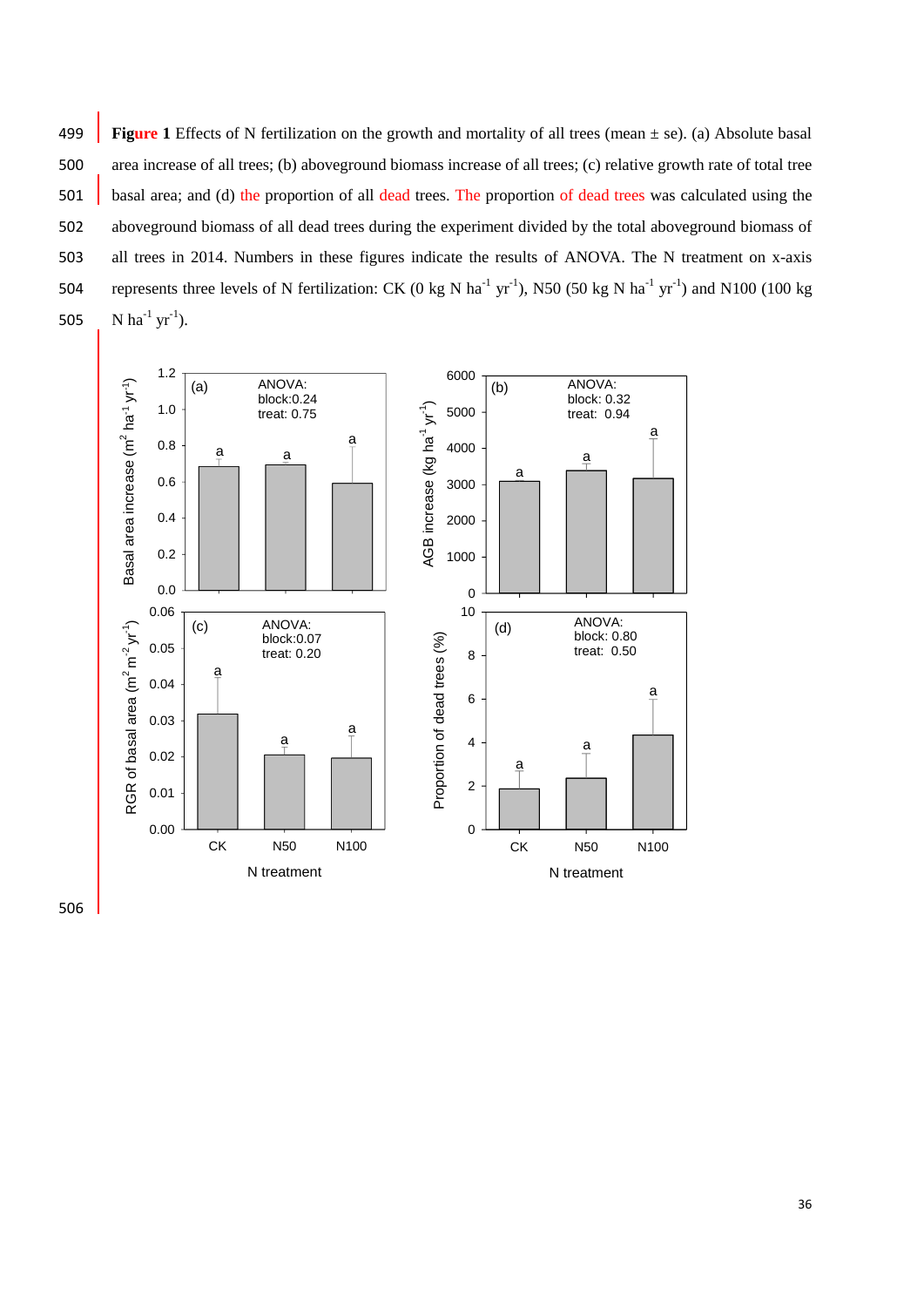**Figure 2** Effects of N fertilization on the growth (mean ± se) of *C. eyrei* by DBH classes (5-10 cm, 10-30 cm and >30 cm). (a-c) Absolute basal area increase and (d-f) relative growth increase rate of basal area. Numbers in these figures indicate the results of ANOVA. The N treatment on x-axis represents three levels 510 of N fertilization: CK (0 kg N ha<sup>-1</sup> yr<sup>-1</sup>), N50 (50 kg N ha<sup>-1</sup> yr<sup>-1</sup>), and N100 (100 kg N ha<sup>-1</sup> yr<sup>-1</sup>).

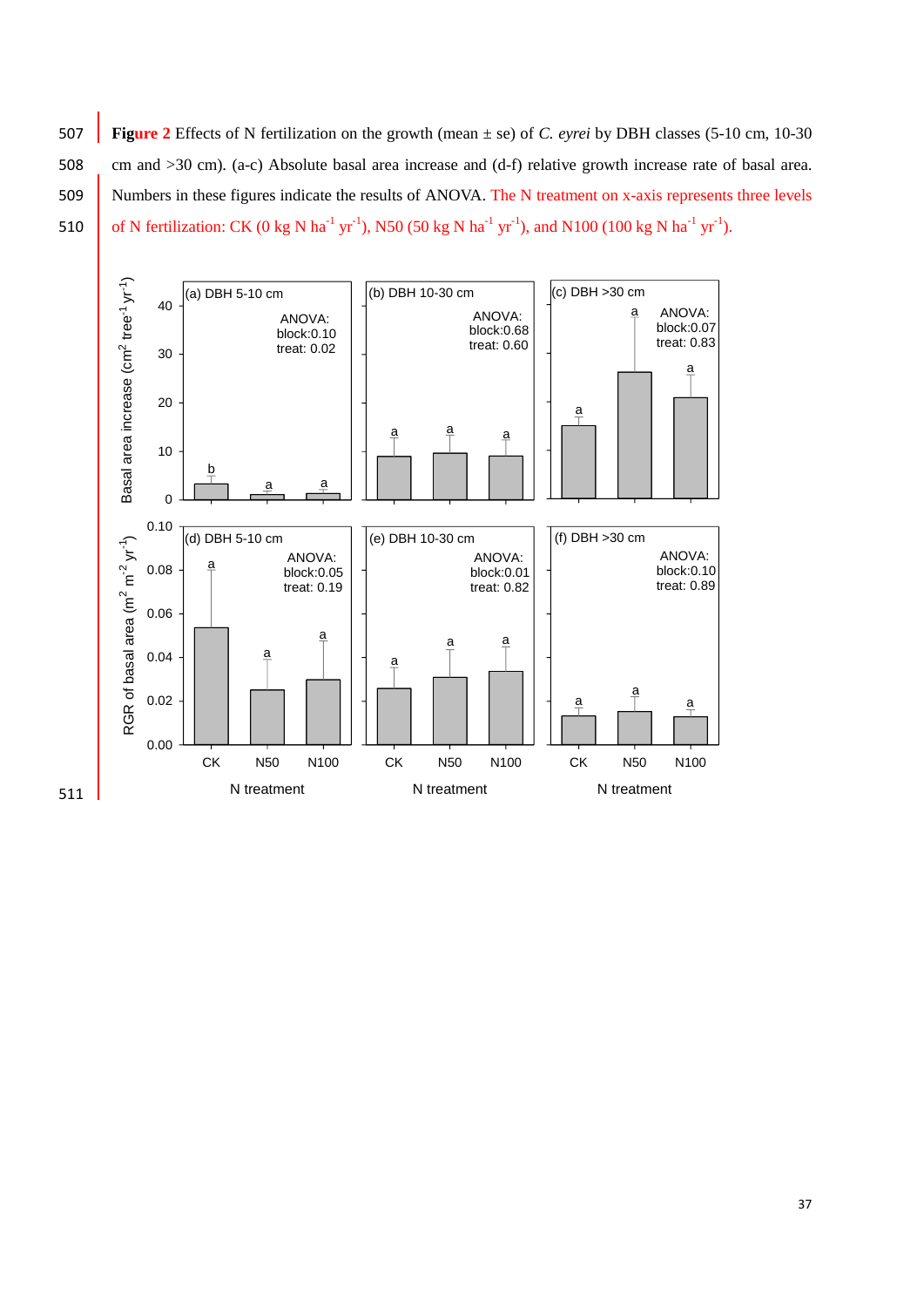512 **Figure 3** Effects of N fertilization on the growth of saplings (mean ± se). (a) Absolute basal area increase 513 and (b) the relative growth rate of basal area. Numbers in these figures indicate the results of ANOVA. The N treatment on x-axis represents three levels of N fertilization: CK (0 kg N ha<sup>-1</sup> yr<sup>-1</sup>), N50 (50 kg N ha<sup>-1</sup> 515 yr<sup>-1</sup>) and N100 (100 kg N ha<sup>-1</sup> yr<sup>-1</sup>).